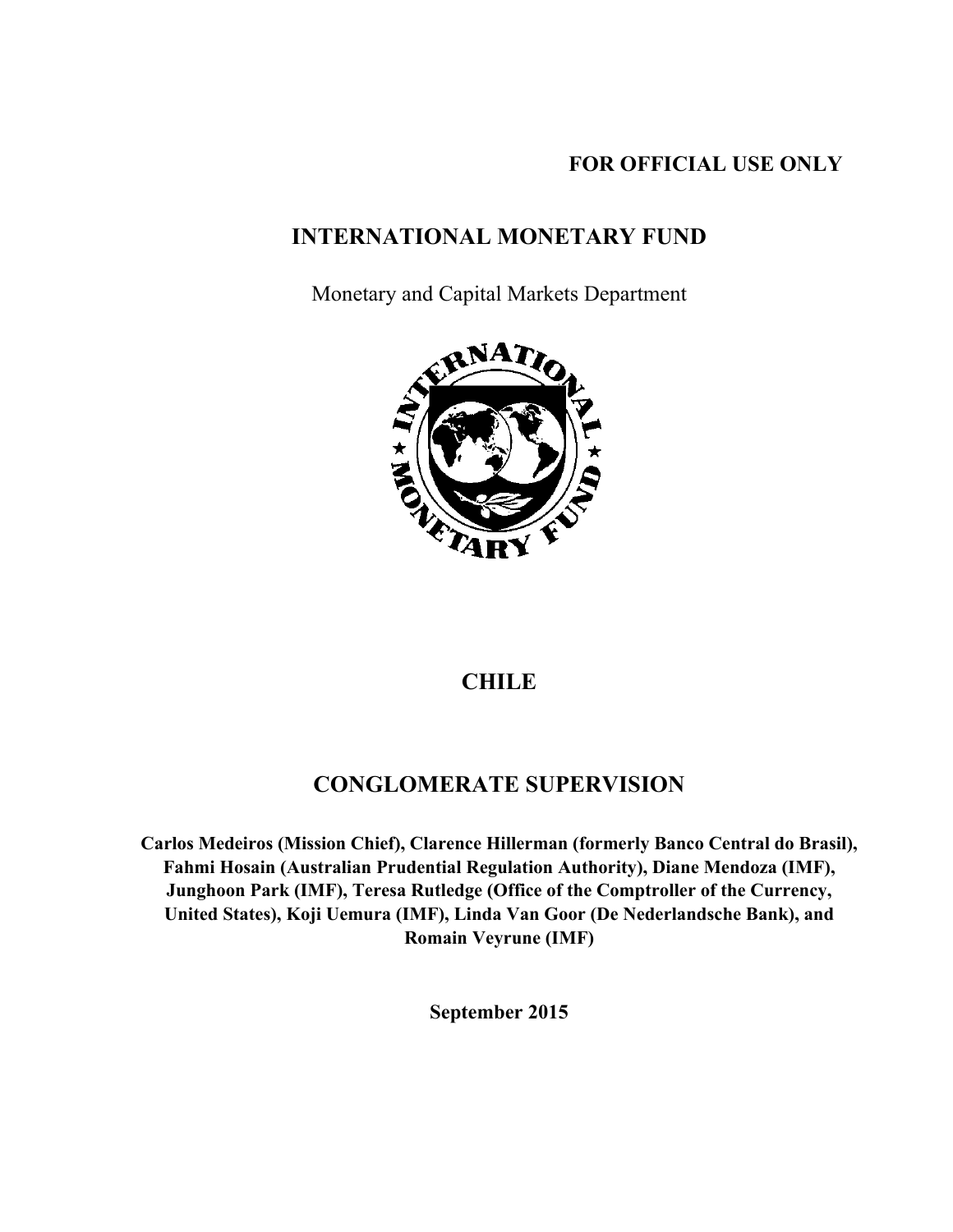The contents of this report constitute technical advice provided by the staff of the International Monetary Fund (IMF) to the authorities of Chile (the "TA recipient") in response to their request for technical assistance. This report (in whole or in part) or summaries thereof may be disclosed by the IMF to IMF Executive Directors and members of their staff, as well as to other agencies or instrumentalities of the TA recipient, and upon their request, to World Bank staff and other technical assistance providers and donors with legitimate interest, unless the TA recipient specifically objects to such disclosure (see Operational Guidelines for the Dissemination of Technical Assistance Information http://www.imf.org/external/np/pp/eng/2013/061013.pdf).

Disclosure of this report (in whole or in part) or summaries thereof to parties outside the IMF other than agencies or instrumentalities of the TA recipient, World Bank staff, other technical assistance providers and donors with legitimate interest shall require the explicit consent of the TA recipient and the IMF's Monetary and Capital Markets Department.

5603856: Word 5747045: PDF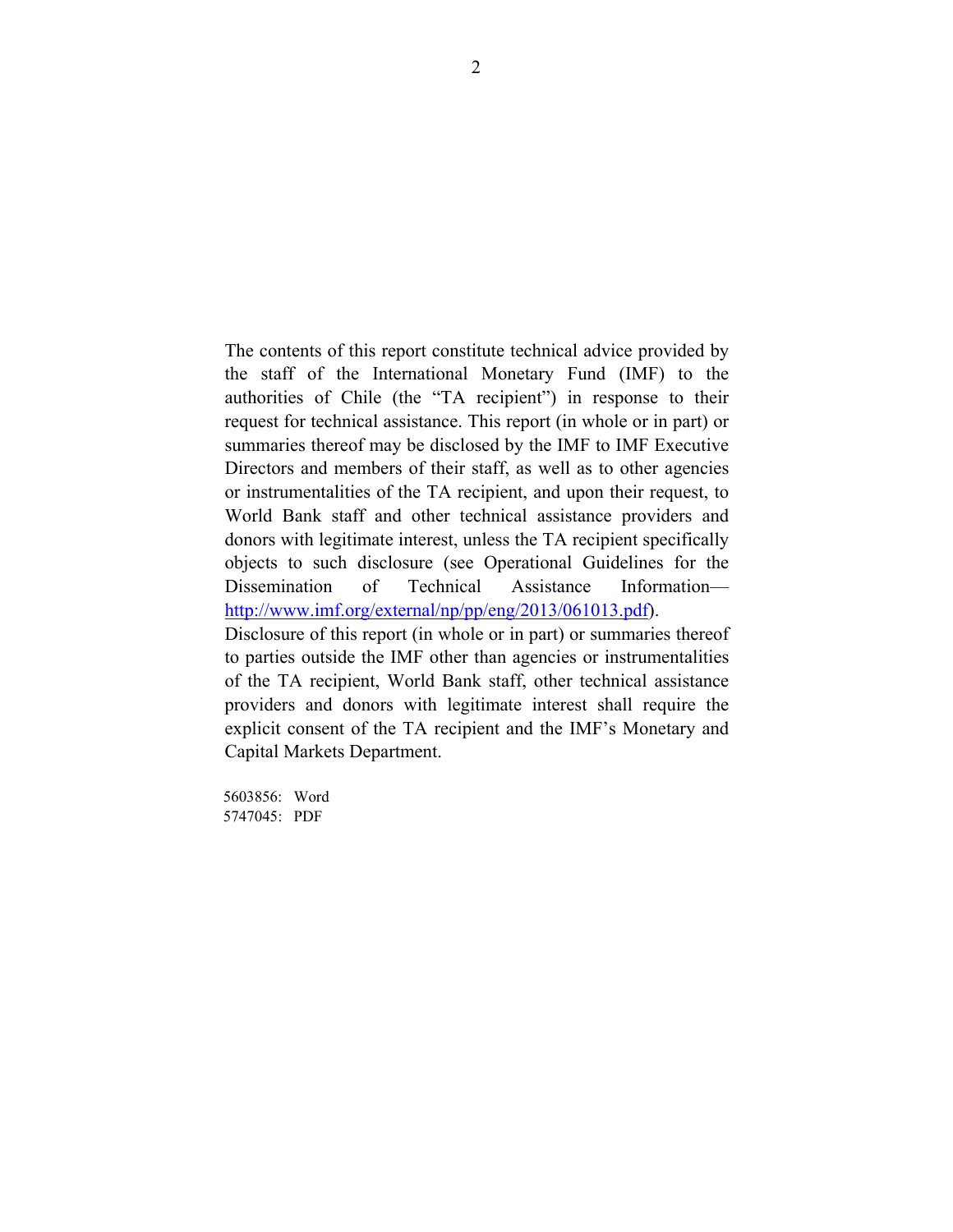| Tables     |  |
|------------|--|
|            |  |
|            |  |
|            |  |
| Appendices |  |
|            |  |
|            |  |

### Contents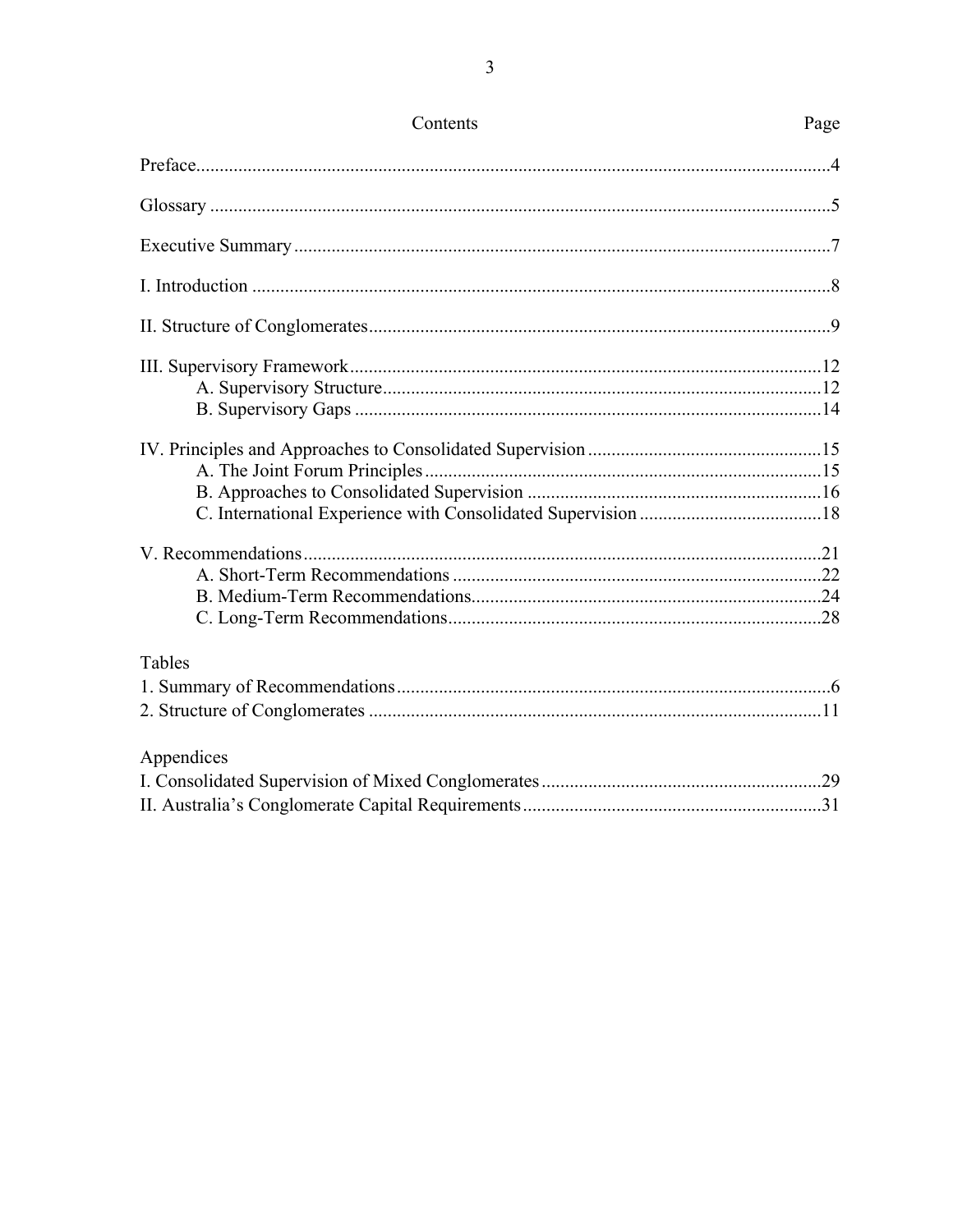#### **PREFACE**

At the request of the Ministry of Finance (MoF), an advisory mission from the IMF's Monetary and Capital Markets Department (MCM) visited Santiago, Chile during December 3–17, 2014, and January 7–14, 2015 to provide TA on consolidated supervision. As part of this process, the mission met with officials of the MoF, the Central Bank of Chile (BCCh), Superintendencia de Bancos e Instituciones Financieras (SBIF), Superintendencia Valores y Seguros (SVS), and Superintendencia de Pensiones (SP), and financial sector representatives, academics, attorneys, and consultants.

The mission wishes to express its sincere thanks to the Head of the Capital Market and Financial Institutions Department of the MoF, Ms. Bernardita Piedrabuena, and Advisor of the Capital Market and Financial Institutions Department of the MoF, Mr. Jorge Tapia, for holding extensive discussions on consolidated supervision in Chile and elsewhere; arranging more that 50 meetings in Chile to discuss consolidated supervision; and facilitating the work of the mission. The mission also wants to express its heartfelt gratitude to Chilean officials, financial sector representatives, attorneys, consultants and academics for the extensive and fruitful discussions on consolidated supervision.

The mission wishes the Chilean authorities every success as they move forward to consider the outstanding issues with consolidated supervision in Chile.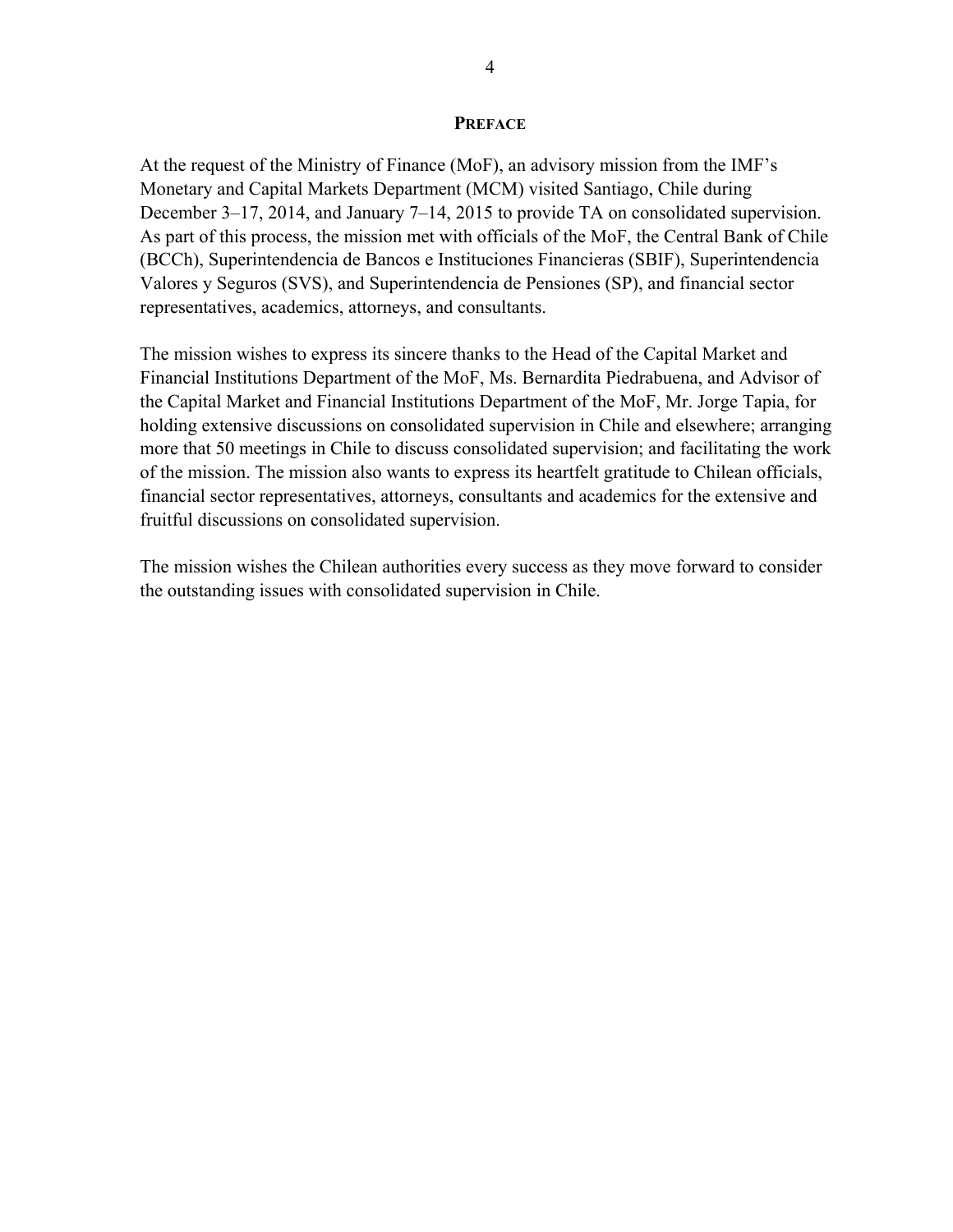### **GLOSSARY**

| <b>APRA</b>   | <b>Australian Prudential Regulatory Authority</b>      |
|---------------|--------------------------------------------------------|
| <b>BCCh</b>   | Central Bank of Chile                                  |
| <b>CEs</b>    | <b>Constituent Entities</b>                            |
| CET1          | Common Equity Tier 1                                   |
| EC            | Eligible Capital                                       |
| EU            | European Union                                         |
| FC            | <b>Financial Conglomerates</b>                         |
| <b>FDIC</b>   | <b>Federal Deposit Insurance Company</b>               |
| <b>FSA</b>    | Financial Services Agency in Japan                     |
| <b>FSC</b>    | <b>Financial Stability Council</b>                     |
| <b>FSOC</b>   | <b>Financial Stability Oversight Council</b>           |
| IB            | <b>Industrial Banks</b>                                |
| <b>ICA</b>    | Internal Capital Allocation                            |
| <b>ILC</b>    | <b>Industrial Loan Companies</b>                       |
| <b>IMF</b>    | <b>International Monetary Fund</b>                     |
| <b>MCM</b>    | Monetary and Capital Markets Department                |
| MoF           | Ministry of Finance                                    |
| <b>MOU</b>    | Memorandum of Understanding                            |
| <b>PCR</b>    | Prudential Capital Allocation                          |
| <b>PFA</b>    | <b>Pension Fund Administrators</b>                     |
| <b>SBIF</b>   | Superintendencia de Bancos e Instituciones Financieras |
| <b>SERNAC</b> | Servicio Nacional del Consumidor                       |
| <b>SCFI</b>   | Superintendent Committee of Financial Institutions     |
| <b>SVS</b>    | Superintendencia Valores y Seguros                     |
| <b>SP</b>     | Superintendencia de Pensiones                          |
| <b>TA</b>     | <b>Technical Assistance</b>                            |
| <b>UDFI</b>   | Utah Department of Financial Institutions              |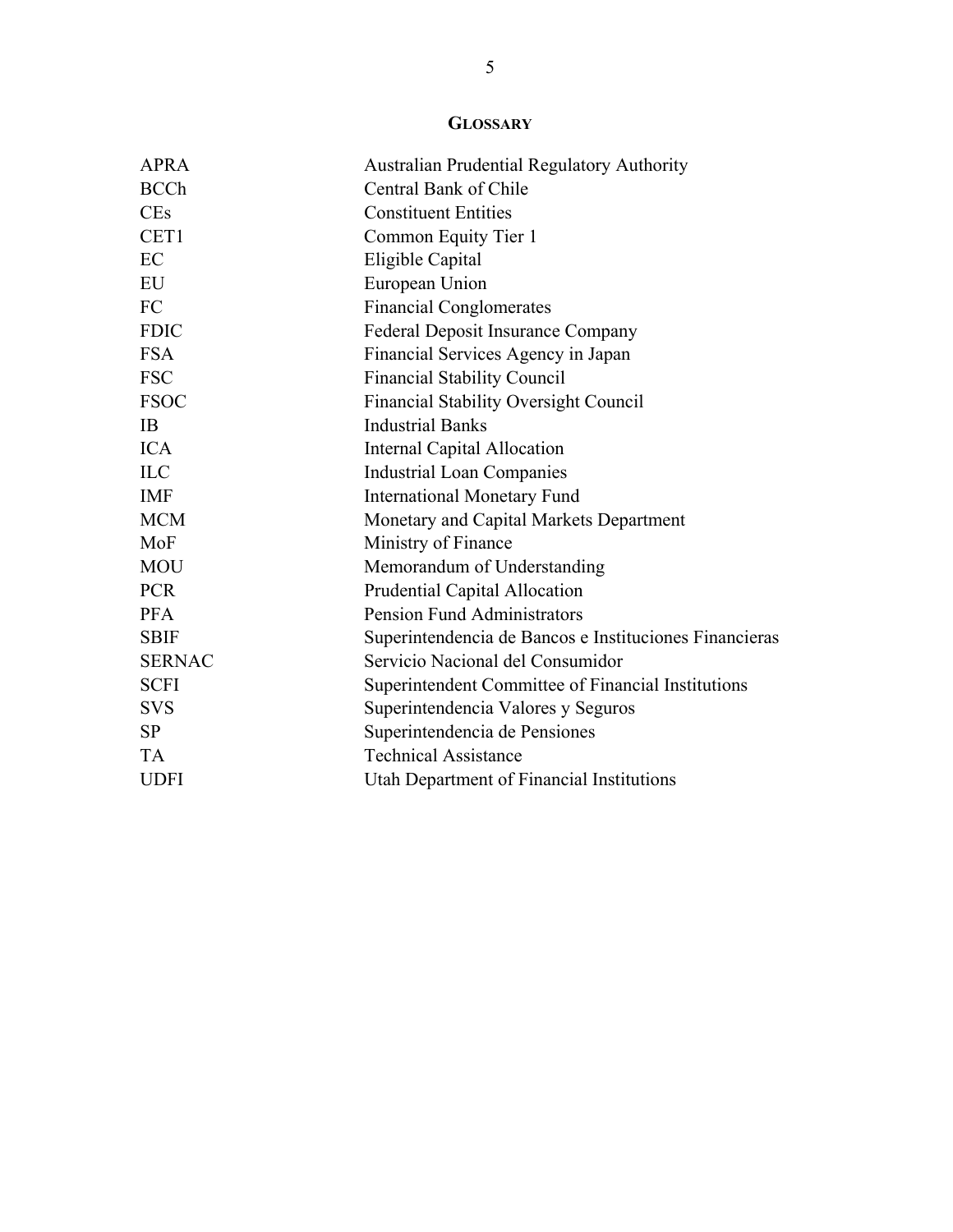| Recommendation                                                                                                                                         | Timing                           |
|--------------------------------------------------------------------------------------------------------------------------------------------------------|----------------------------------|
| Use the recently approved financial stability law to gather more<br>information on the conglomerates' structure, business<br>opportunities, and risks. | Short term                       |
| Empower the Superintendent Committee of Financial<br>Institutions (SCFI) to strengthen the coordination of the<br>activities of supervisors.           | Short term                       |
| Empower the SCFI to determine a supervisory strategy for<br>Financial and Mixed Conglomerates.                                                         | Short term                       |
| Consider providing supervisors with legal independence.                                                                                                | Short term                       |
| Conduct forward looking risk assessment of conglomerates.                                                                                              | Short term                       |
| Provide the supervisor with legal powers, authority, and<br>resources to conduct group-wide and comprehensive<br>supervision of conglomerates.         | Medium term                      |
| Establish a process for coordination of the work of supervisors<br>and identification of a group-level supervisor.                                     | Medium term                      |
| Require conglomerates to establish a sound and transparent<br>corporate governance framework.                                                          | $\overline{\text{M}}$ edium term |
| Determine prudential norms for capital adequacy and liquidity<br>at the conglomerate level.                                                            | Medium term                      |
| Compel conglomerates to have in place a comprehensive and<br>effective risk management framework.                                                      | Medium term                      |

# **Table 1. Summary of Recommendations**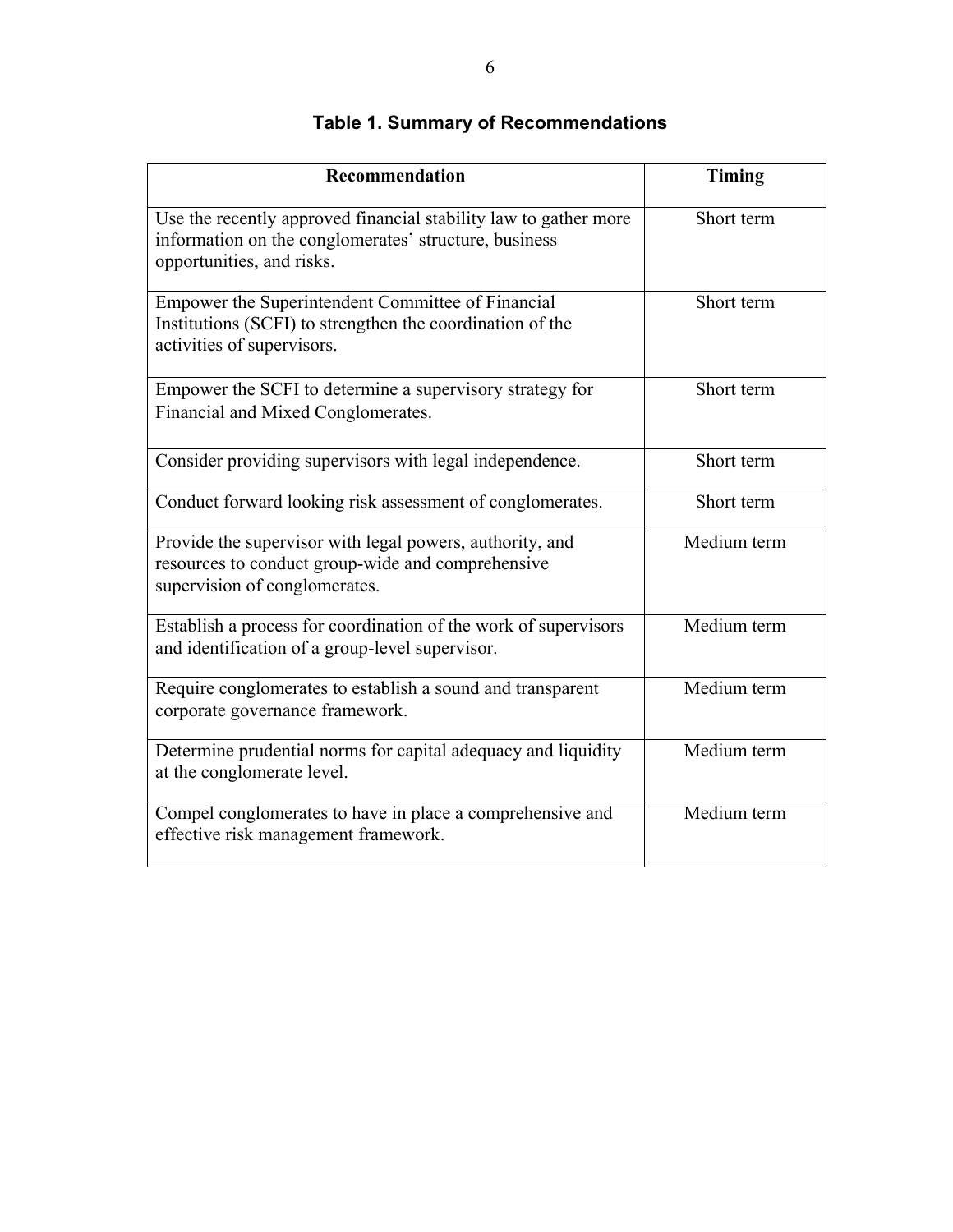#### **EXECUTIVE SUMMARY**

**Chile has long relied on an approach to supervision that focuses on individual financial institutions.** This approach to supervision has met with great success. The Chilean financial institutions are solvent, profitable, and liquid. These institutions have continued to play a key role in Chile's rapid economic growth and development. Moreover, such institutions have been able to weather remarkably well the global financial crisis, while rapidly expanding their operations outside Chile, particularly in South America.

**Chile is seeking to strengthen financial sector supervision in light of the organizational structure of the financial sector.** In particular, Chile is looking to ensure the effective supervision of financial institutions that belong to conglomerates and are offering ever increasingly complex financial products and services and expanding rapidly across borders. While some of these financial institutions are part of conglomerates whose activities center in the financial sector (i.e., financial conglomerates), other financial institutions are part of conglomerates whose activities span both the financial and commercial sectors (i.e., mixed conglomerates). The conglomerates also operate in both the regulated and unregulated sectors. Key to the strengthening of supervision is to gain a thorough understanding of the risks posed by these conglomerates, while assessing their capability to manage these risks.

**As part of any efforts to strengthen the supervision of conglomerates, Chile needs to choose an institutional approach to supervision.** International experience suggests that Chile could choose from at least four institutional approaches, each with its own advantages and disadvantages. The application of any of these approaches would require significant changes in the legal, regulatory, and supervisory framework in Chile. Underlying these approaches is effective information sharing and coordination.

**Regardless of the chosen institutional approach to consolidated supervision, Chile should build on its existing supervisory structure to strengthen supervision.** In the short term, Chile should make use of the recently expanded information gathering and sharing powers to give continuity to the recent initiatives to assess the conglomerates' business models, opportunities and risks. Chile should also strengthen the coordination of the activities of supervisors, enhance the capacity of supervisors, and provide the supervisory agencies with the needed resources to expand supervision to financial conglomerates. In the medium term, Chile could consider the adoption of high-level principles to conduct effective consolidated supervision. In the context of an institutional approach to consolidated supervision that best fits its particular circumstances, Chile should contemplate the adoption of the principles that focus on supervisory powers, authority and responsibility, corporate governance, capital adequacy and liquidity, and risk management.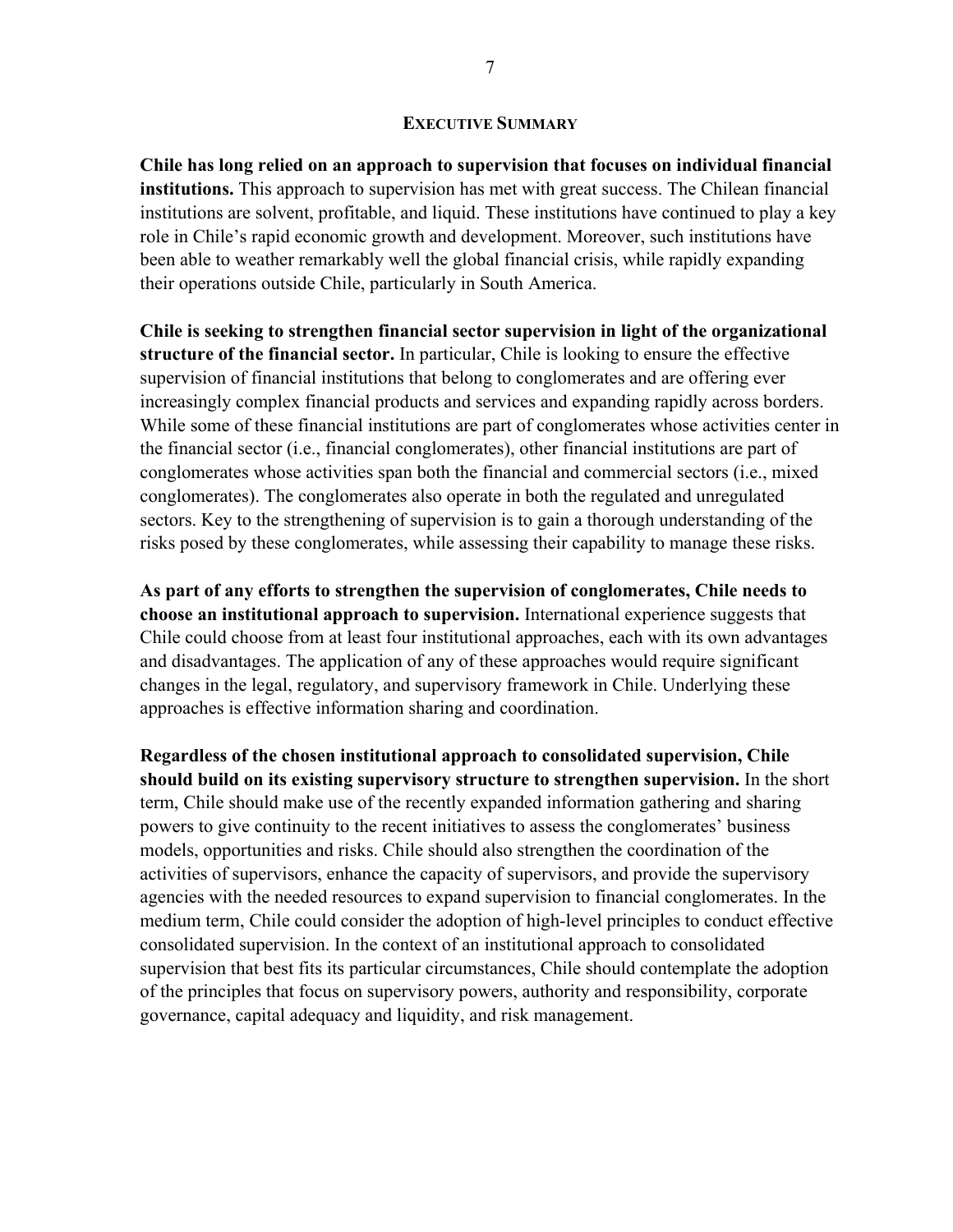#### **I. INTRODUCTION**

1. **Chile has achieved a high level of financial development, while preserving financial stability.** Chile's financial sector is one of the deepest in Latin America, and is highly integrated in the global financial system. It weathered particularly well the global financial crisis as banks remained well capitalized, liquid, and profitable. As the 2011 Financial Sector Assessment Program noted, the financial sector benefited from a strong financial regulation and supervision framework. However, this exercise also highlighted the need to reinforce the supervision of financial conglomerates.

2. **International experience suggests that the presence of both financial and mixed conglomerates require the adoption of consolidated supervision.** In addition to the credit, market and liquidity risks, the increasingly complex activities of conglomerates—through their operating and non-operating companies, unregulated parent companies and subsidiaries, or special purpose vehicles—could generate a myriad of risks, including systemic, credit, concentration, transfer, strategic, and leverage risks. In the context of a fragmentary approach to supervision, this could severely challenge supervisors' ability to assess the conglomerates' risk profile. In this light, and the perception that the global financial crisis partly reflected weaknesses in the supervision of financial conglomerates (FCs), the need to strengthen consolidated supervision of conglomerates has received considerable attention in recent years. The Joint Forum updated the Principles for the supervision of FCs with a view to providing a set of internationally agreed, high-level supervisory principles.

3. **The presence of conglomerates in Chile makes it essential to consider adopting group-wide and comprehensive supervision of conglomerates.** In addition to some of the same risks as the activities of conglomerates in other jurisdictions, the presence of mixed conglomerates in Chile could exacerbate the contagion risk stemming from the activities of commercial companies on financial institutions within the same conglomerate. The coexistence of financial institutions and commercial companies within the same conglomerate also poses challenges to understand fully this conglomerate's overall risk profile because of the differences in the types of risks and ability to address these risks across financial and commercial activities. This is even more challenging in the case of Chile because the approach to supervision centers on financial institutions and could lead to an oversight of information, data, and risks from the commercial activities.

4. **In this light, the Chilean authorities would like to enhance their consolidated supervision framework, and have sought technical assistance (TA) from the Fund to identify next steps**. To this end, they have taken some steps to put in place the building blocks for consolidated supervision, including, recently, an initiative to identify and monitor conglomerates and broaden the legal powers of supervisors to request information on capital from the owners of conglomerates. They have also sought TA from the Fund to identify the next steps to enable effective consolidated supervision.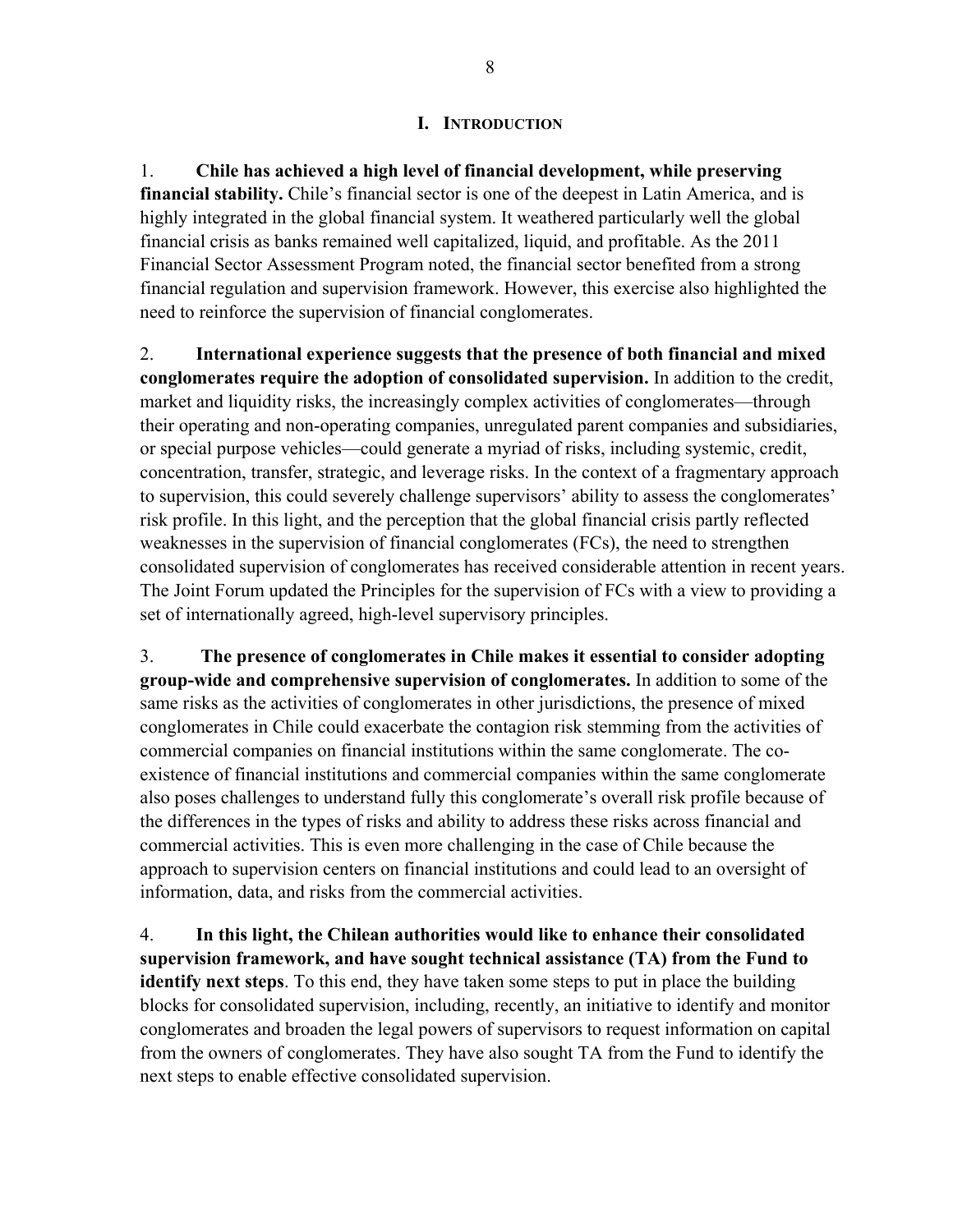5. **This report is structured as follows.** The second section reviews the structure of the financial sector in Chile and the regulatory and supervisory framework for conglomerates. The third section provides a summary of the Joint Forum Principles and a review of the current international experiences with conglomerate supervision. The fourth section provides recommendations to enhance consolidated supervision.

#### **II. STRUCTURE OF CONGLOMERATES**

6. **The structure of conglomerates is complex.** At the top of conglomerates sit the parent companies organized as investment vehicles,<sup>1</sup> whose main purpose is to ensure the control by a limited number of investors, while limiting their personal financial liability. The parent companies are in some cases simply wealth management vehicles with a limited role in the companies' management and design of a business strategy. Among the key local investors are a limited number of wealthy families, whose business interests span across many economic sectors in Chile and abroad. The investment vehicles in the same conglomerate, sometimes located abroad, make the identification of the conglomerates' ownership structure difficult.

7. **Below the parent company reside the main profit centers and subsidiaries or constituent entities (CEs).** Conglomerates typically include banks, insurance companies, pension funds' administrators (PFAs), and nonfinancial companies as independent entities (i.e., "sister" companies). Banks operate CEs that support their market and commercial activities (mutual funds, leasing companies, insurance companies and securities' brokers). Similarly, insurance companies operate mortgage companies to generate long-term assets with maturities that match their liabilities' maturities. Nonfinancial companies now increasingly extend consumer credit in the form of credit card and car loans. This has allowed these companies to fill a market niche not fully covered by banks and continue operating after banks' closing hours.

8. **Determining the size of conglomerates appears to be a major challenge.** The assets of the different entities of the conglomerates need to be identified with a view to avoiding double counting. This requires careful attention as, for instance, the assets under management in pension and investment funds are, in part, invested in local banks. No institution in Chile has made an effort to keep and update the data base on conglomerates on a continuous basis.<sup>2</sup>

1

 $1$  They could be investment funds or investment companies, but their exact legal statute may be unknown to the supervisors.

 $2<sup>2</sup>$  In this light, the section below on the structure of the financial sector relies on an analysis of the sector made in September 2012 by the working group on financial conglomerate of the Financial Stability Council (FSC) and an update by the BCCh in September 2014.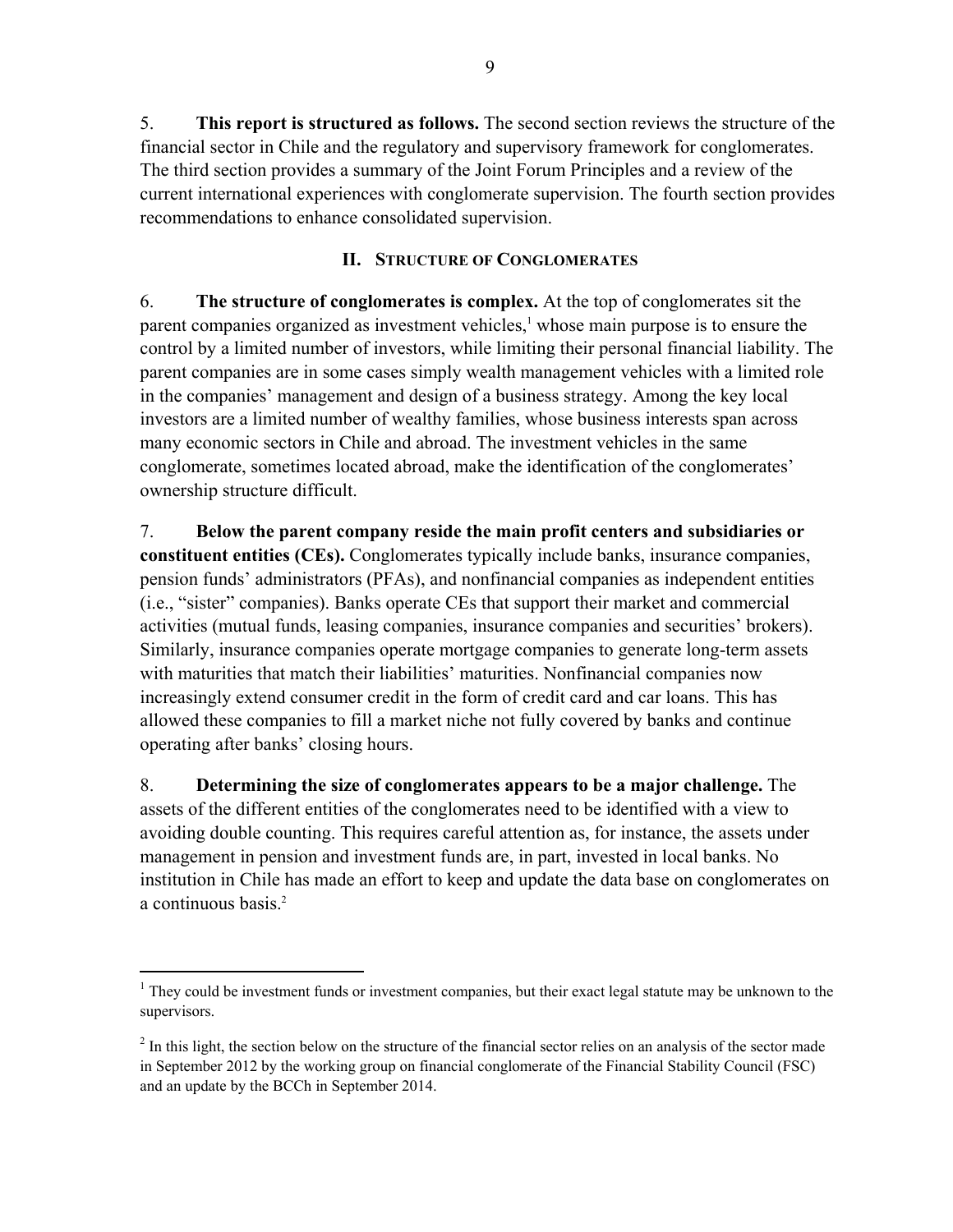9. **Both financial and mixed conglomerates have a strong presence in the financial sector in Chile.** According to the Chilean authorities, conglomerates comprise 16 systemically important domestic institutions, with assets totaling 125 percent of GDP as of end-December 2011 (the last time the authorities measured these assets on a consolidated basis). As a sign of the concentrated holdings among these conglomerates, conglomerates held more than one-third of the assets of local pension funds and life insurers, which total some 60 percent of GDP (or US\$162 billion) at end-December 2011.

10. **Conglomerates operate mostly in the financial sector.** Out of the 16 conglomerates, as measured by their asset holdings with respect to total assets, five conglomerates focus on banking activities (blue shade in Table 2), four concentrate in the insurance and pension sectors, and four focus on both the banking and insurance sectors (green shade in Table 2).

11. **Seven conglomerates operate in both the financial and commercial sectors.** These mixed conglomerates have more than 5 percent of their assets in nonfinancial activities (red shade in Table 2). One of these mixed conglomerates, and the second largest conglomerate, is associated with a group that has important mining, manufacturing and media activities. Two mixed conglomerates are associated with large real estate, forestry, education and hospital groups. Three mixed conglomerates are related to important retail groups. These mixed conglomerates, through both their banks and retail operations, offer both consumer lending and credit cards. These mixed conglomerates are expanding their operations to other countries in South America. One of the mixed conglomerates recently experienced difficulties due to excessive leverage and deteriorating financial conditions in retail business.

12. **Mixed conglomerates have increased their market share.** In particular, mixed conglomerates that include retail stores have increased their market share rapidly because of their willingness to absorb the risk associated with consumer lending that banks appear reluctant to accept. As a result, their assets increased three times faster than the financial conglomerates' assets from 2004 to 2011. Even so, financial conglomerates continue to be larger than mixed conglomerates. In this light, any assessment of the overall risk profile has to take into account all sources of risk.

13. **Conglomerates are well integrated in the international financial markets.** Out of the 16 conglomerates, two are led by major international banks and four by major international insurance companies. In addition, four local mixed conglomerates have significant operations both in the financial and nonfinancial sectors of neighboring countries, underlining the importance of establishing coordination with other regulators in the region.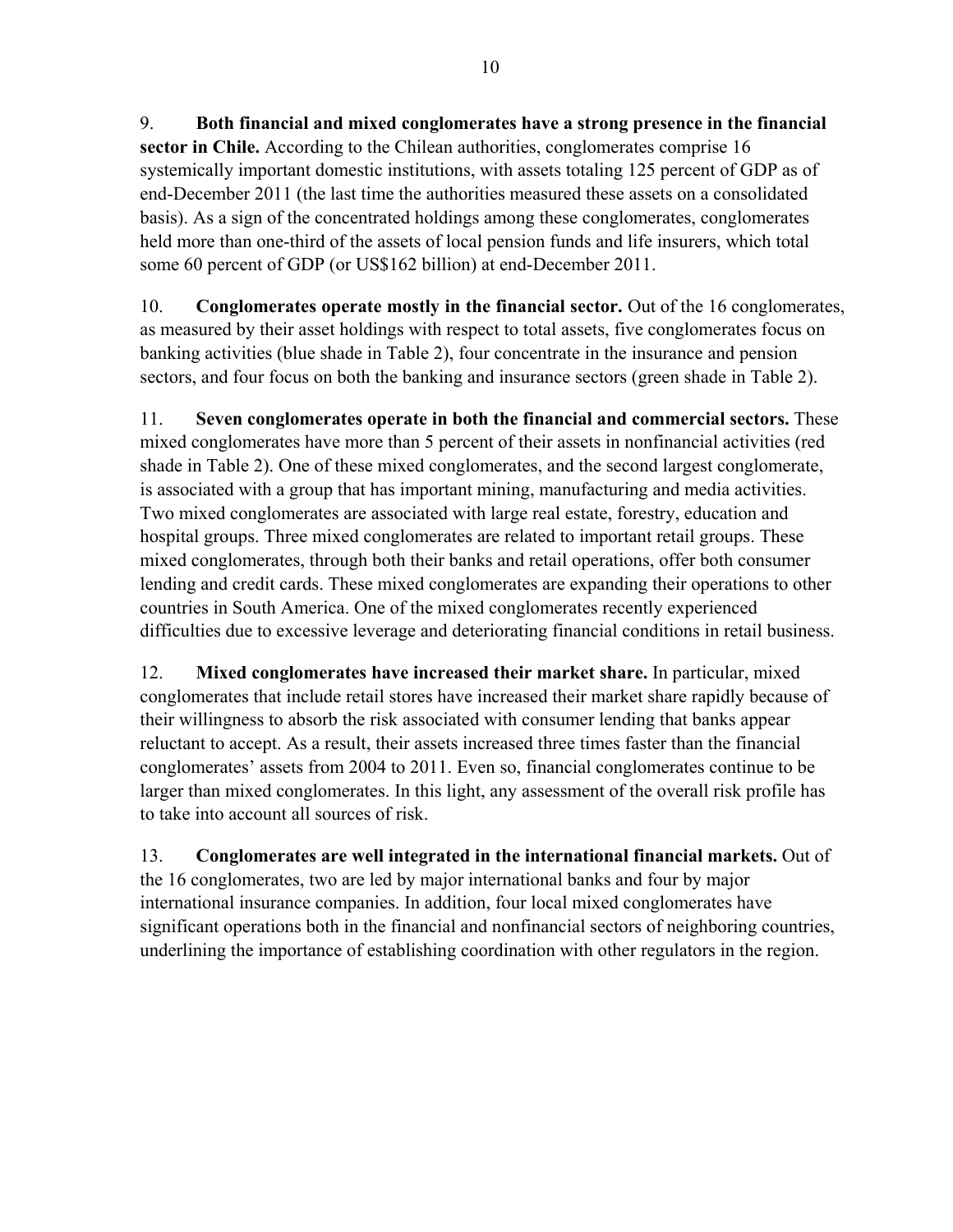| Conglomerate    | <b>Bank</b>                                      | <b>Pension</b><br>and<br>insurance | Other<br>financial<br>assets $1/$    | <b>Total financial</b><br>assets            | Market share <sup>2/</sup> | Nonfinancial<br>activity                         |
|-----------------|--------------------------------------------------|------------------------------------|--------------------------------------|---------------------------------------------|----------------------------|--------------------------------------------------|
|                 | in percent of conglomerates'<br>financial assets |                                    | in percent of<br>conglomerate assets | in percent of the total<br>financial assets |                            |                                                  |
| C <sub>1</sub>  | 0%                                               | 99%                                | 0%                                   | 100%                                        | 13.2%                      | None                                             |
| C <sub>2</sub>  | 4%                                               | 91%                                | 4%                                   | 99%                                         | 12.6%                      | None                                             |
| C <sub>3</sub>  | 99%                                              | 1%                                 | 0%                                   | 100%                                        | 11.8%                      | None                                             |
| C <sub>4</sub>  | 96%                                              | $0\%$                              | 3%                                   | 75%                                         | 11.6%                      | Mining, transport,<br>food, and<br>manufacturing |
| C <sub>5</sub>  | 0%                                               | 99%                                | 0%                                   | 100%                                        | 9.0%                       | None                                             |
| C <sub>6</sub>  | 98%                                              | 2%                                 | 0%                                   | 99%                                         | 8.9%                       | None                                             |
| C7              | $0\%$                                            | 98%                                | 0%                                   | 100%                                        | 8.3%                       | None                                             |
| C <sub>8</sub>  | 100%                                             | 0%                                 | 0%                                   | 91%                                         | 7.5%                       | Retail                                           |
| C <sub>9</sub>  | 92%                                              | 1%                                 | 7%                                   | 100%                                        | 4.8%                       | None                                             |
| C <sub>10</sub> | 64%                                              | 30%                                | 6%                                   | 99%                                         | 2.9%                       | None                                             |
| C <sub>11</sub> | 64%                                              | 34%                                | 3%                                   | 38%                                         | 2.9%                       | Forestry,<br>electricity, and<br>real estate     |
| C <sub>12</sub> | 24%                                              | 71%                                | 5%                                   | 100%                                        | 2.7%                       | None                                             |
| C <sub>13</sub> | 47%                                              | 0%                                 | 53%                                  | 54%                                         | 1.7%                       | Retail                                           |
| C14             | 35%                                              | 65%                                | 0%                                   | 79%                                         | 1.2%                       | Hospital,<br>education and<br>real estate        |
| C15             | 72%                                              | 0%                                 | 28%                                  | 56%                                         | 0.4%                       | Retail                                           |
| C16             | 28%                                              | 0%                                 | 72%                                  | 10%                                         | 0.4%                       | Retail                                           |

## **Table 2. Structure of Conglomerates**

1/ includes credit cards and financial assets in neighboring countries.

2/ includes assets under pension funds' management

Source : BCCh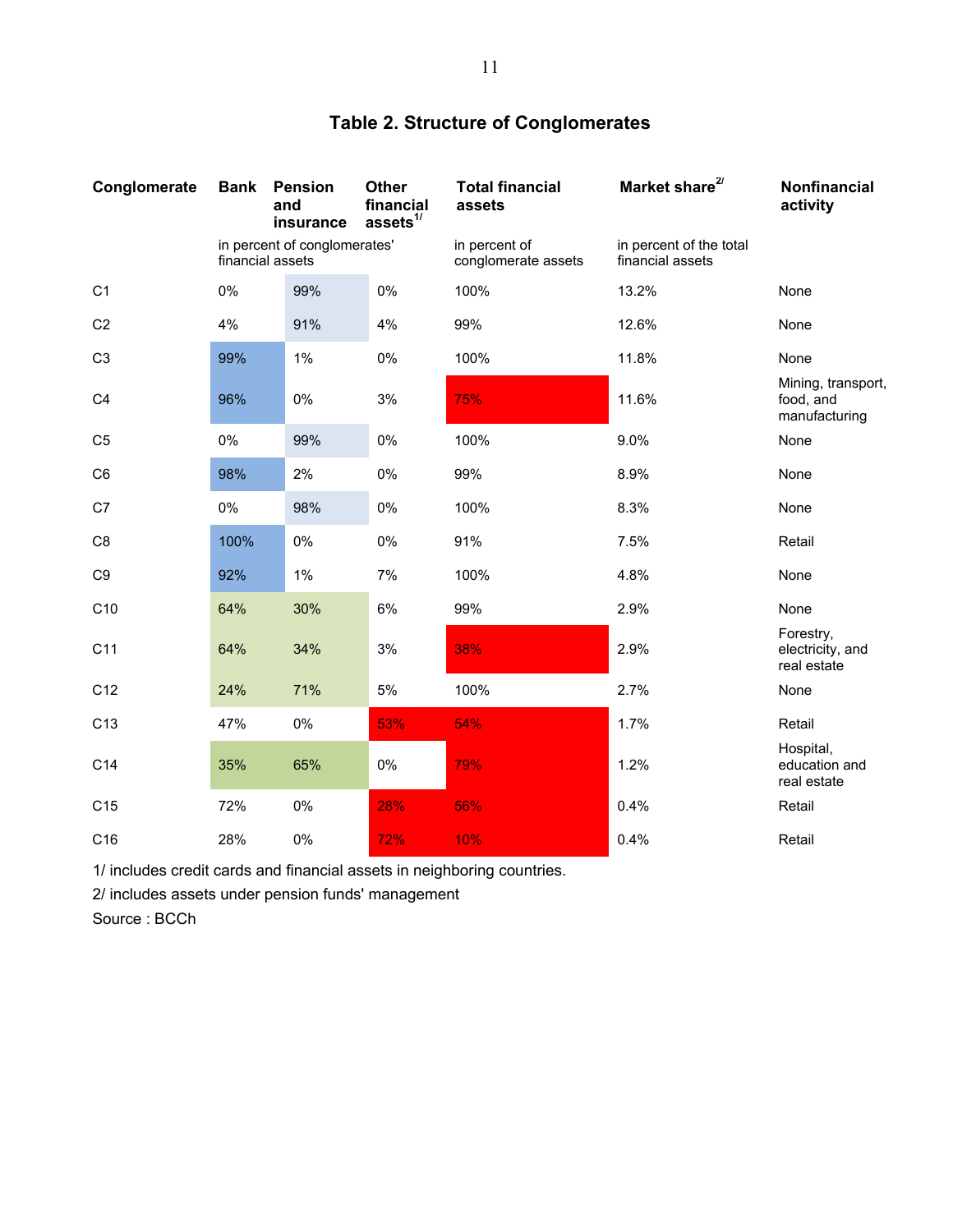#### **III. SUPERVISORY FRAMEWORK**

#### **A. Supervisory Structure**

14. **The MoF, BCCh, and the supervisory agencies are responsible for the financial regulation and supervision in Chile**. The MoF is responsible for the preparation of financial sector laws. In addition to having an advisory role regarding the preparation of laws, the BCCh is directly responsible for the determination of liquidity requirements, regulation and supervision of derivative operations, and the payments system.<sup>3</sup> The BCCh conducts twice-ayear top down stress tests that focus on both credit and market risk for the banking sector, and shares these results with the supervisory agencies. In addition to their responsibilities for the issuance of norms—particularly concerning corporate governance, credit classification, and provisioning—the supervisory agencies are responsible for the supervision of financial entities.

15. **Supervision relies on a sector or silo approach**. The SBIF supervises banks, their subsidiaries, some cooperatives, and credit card issuers. The SVS supervises insurance companies and security companies, and the SP supervises PFAs. The SBIF and the SVS respond to the MoF, while the SP responds to the Labor Ministry. The law makes explicit that the three superintendents are autonomous from the ministries and derive their authority from their direct nomination by the President.

16. **The SBIF and SVS apply down-stream consolidated supervision.** The SBIF supervises all banks' subsidiaries and has the authority to establish standards for these subsidiaries' operations with the aim of promoting banks' stability. Recently, the SBIF extended its supervision to credit card issuing companies that are affiliated to banks. Similarly, the SVS supervises insurance subsidiaries, while taking into account the risks related to the conglomerate in the supervision of these subsidiaries. Finally, the SBIF and SVS occasionally organize joint inspections of banks' subsidiaries that fall under the purview of SVS supervision (public funds issuers or brokers).

17. **The SCFI coordinates the activities of the supervisory agencies.** This committee, which has brought together the three supervisory agencies since 2001, has established guidelines for sharing information relevant for the supervision and regulation of financial institutions. The BCCh attends the committee as a permanent guest and contributes, when requested, to the analytical work of the committee. Since 2012, the committee has made a special effort to monitor conglomerates.

<sup>&</sup>lt;sup>3</sup> Other area includes derivatives, foreign exchange regulation, mortgages, nonbank consumer financing, and the collection of saving deposits. These prerogatives are derived from the central bank's law, which includes the proper function of the payment system as a responsibility of the BCCh.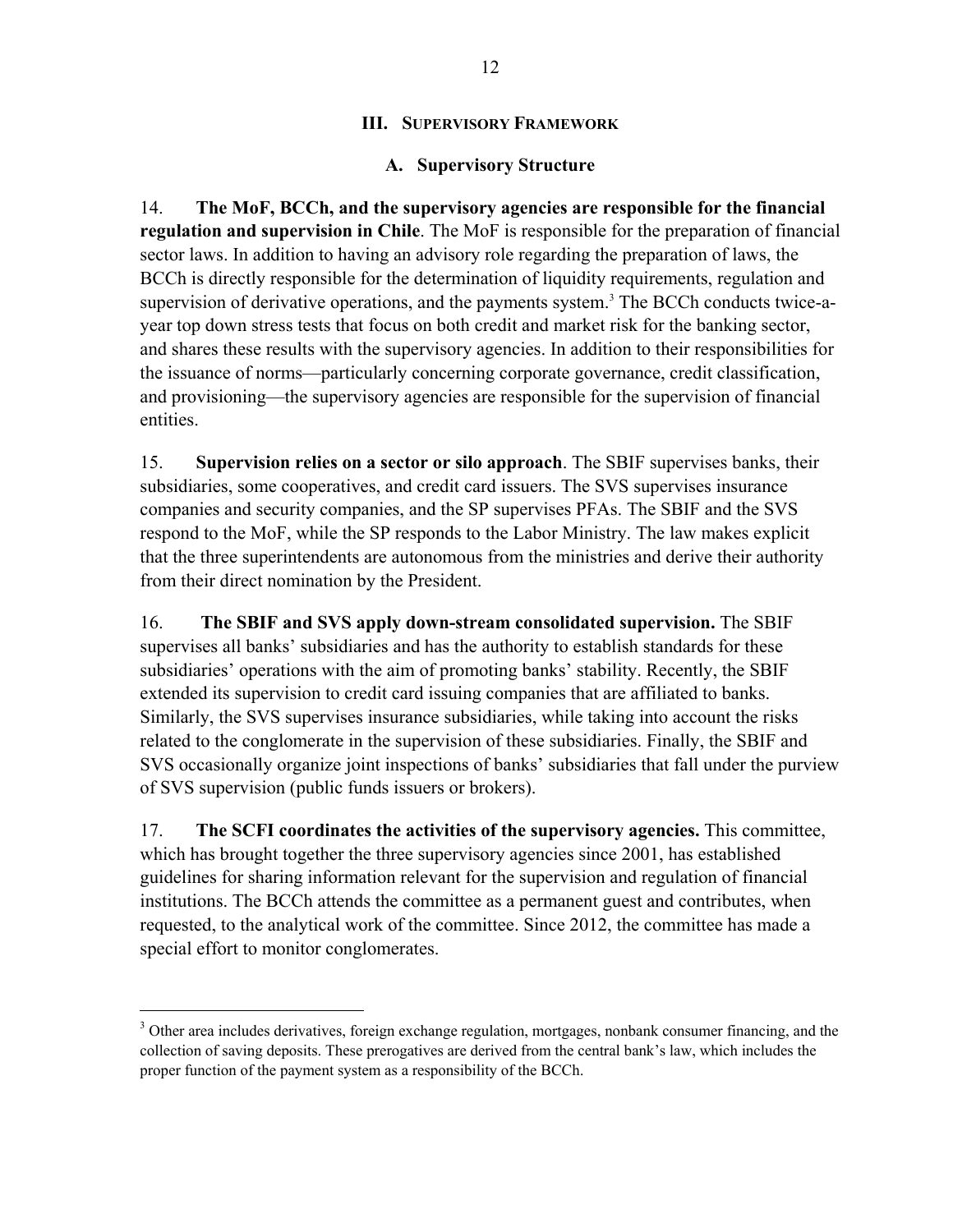18. **The FSC is also involved in matters related to conglomerates**. The FSC has brought together the members of the SCFI under the coordination of the MoF. The FSC facilitates the exchange of information and technical coordination of its participants in matters relating to the prevention and management of situations that may impose risks for the financial system, thereby safeguarding the financial stability. The involvement of the FSC clearly reflects the systemic importance of the conglomerates.

19. **Firewalls govern the relations within conglomerates.** The purpose of these firewalls is to minimize the conflict of interest within the conglomerate and manage risks that arise from the structure of conglomerates. They take the form of prudential limits on permissible activities, ownership of other companies and connected lending/investments, as well as prohibitions on shared infrastructures/client databases. Banks cannot directly own insurance companies or PFAs, and, reciprocally, insurance or PFAs cannot own a bank. However, insurance companies can have PFAs as subsidiaries. The exposure of banks, insurance companies, and mutual funds to their "sister" companies (related counterparties) is limited.<sup>4</sup> Finally, PFAs, as single purpose financial institutions, are not allowed to have any relation with the other parts of the conglomerate. They can be neither a parent organization nor a subsidiary of other financial service providers.

20. **Case studies help monitor conglomerates.** In the context of the activities of the SCFI, supervisors have begun to prepare case studies to gain a better understanding of the conglomerates' structure, business models and risks. The supervisor in charge of supervising the main financial activity of the conglomerates leads the preparation of the case studies. With experience, the structure of the case study is likely to become more stable and to cover the critical topics of governance, solvency and liquidity (or leverage) with a particular emphasis in one of these areas depending on its perceived importance. If and when a particular case is deemed to have systemic implications, the supervisors should send it to FSC for consideration as required under the new financial stability law approved by Congress in November 2014.

21. **The new financial stability law represents an important step to strengthen consolidated supervision.** In addition to giving legal status to the FSC, the law explicitly removes all perceived or actual barriers to information sharing among the members of the council (i.e., the MoF, the supervisors, and the BCCh). The law amends the banking, insurance, securities, and PFA laws to provide supervisors with the capacity to require financial information from the final owners of banks, insurance companies, and PFAs.

<sup>&</sup>lt;sup>4</sup> The total exposure of a bank to related counterparties could not exceed more than 100 percent of capital. Insurance companies could not invest more 7.5 percent of its technical reserve and assets at risk with related counterparties. Mutual funds could not invest more than 10 percent of its assets in related counterparties' debt.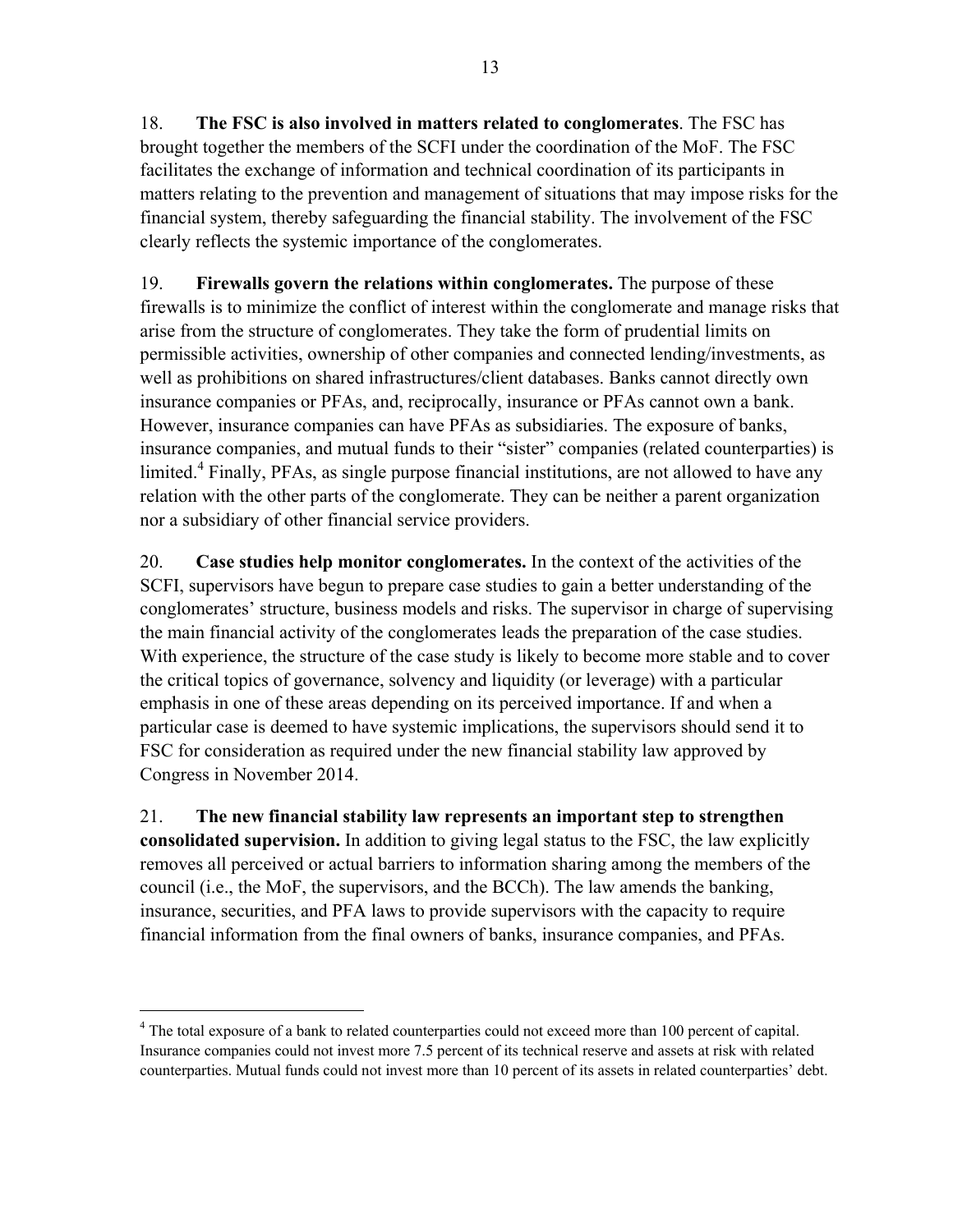It requires that the ultimate owners of the bank permanently<sup>5</sup> maintain a consolidated net wealth at least equal to the core capital of the bank.<sup>6</sup> The law also provides the supervisor with the capacity to suspend insurance companies' relations with the rest of the conglomerate in case of insufficient capital. The law gives the financial sector one year to incorporate this new requirement.

#### 22. **Consumer protection is pursued separately from the financial sector supervision**. As part of its attribution, the customer protection agency (SERNAC) focuses on addressing

abusive terms in financial contracts and deceptive advertising. It has given particular attention to channeling customers' complaints to courts and publicly denouncing the wrongdoing of financial services' providers. A project is now under consideration to reinforce the role of SERNAC in issuing and enforcing norms.

### **B. Supervisory Gaps**

23. **The legal framework does not address conglomerate supervision, resulting in a large gap between the supervisory framework in Chile and the Joint Forum Principles.** The current legal framework does not provide supervisors with the necessary powers and authority to enable comprehensive group-wide supervision**.** Supervision is authorized only for a financial institution and its subsidiary. However, the authorities believe that the legal framework contains some elements of conglomerate supervision. Supervisors are making efforts to include as part of supervision the conglomerate's entities that have grown outside the supervisory perimeter.<sup>7</sup> This includes the credit card companies, which the SBIF now directly supervises, and investment funds, including parent companies, which the SVS supervises.<sup>8</sup> However, some companies still remain outside the supervisory perimeter, in particular commercial and industrial CEs. Also, cooperation among sector supervisors in the context of the SCFI is still developing in facilitating information sharing, coordinating assessments of conglomerates, and applying consistently supervisory policies across sectors.

24. **Risk-based minimum prudential standards for financial conglomerates have yet to be established.** Standards have yet to be set for corporate governance, capital adequacy, liquidity, and risk management. Risks emanating from double gearing, contagion or conflicts of interest have yet to be addressed in a prudential framework for groups. Also, supervisors

 $<sup>5</sup>$  The solvency was checked at the time of the licensing of the bank. Under the new law it can be required at any</sup> time.

<sup>&</sup>lt;sup>6</sup> The General Bank Act (Article 66) defines core capital as paid-up capital and reserves.

 $<sup>7</sup>$  These entities escape the regulatory net as they are not listed financial companies, do not issue bonds or notes</sup> to the public or are below the threshold regarding the number of shareholders.

<sup>&</sup>lt;sup>8</sup> The requirement concerns financial information disclosure, including ownership, governance, and related counterparties, but not solvency.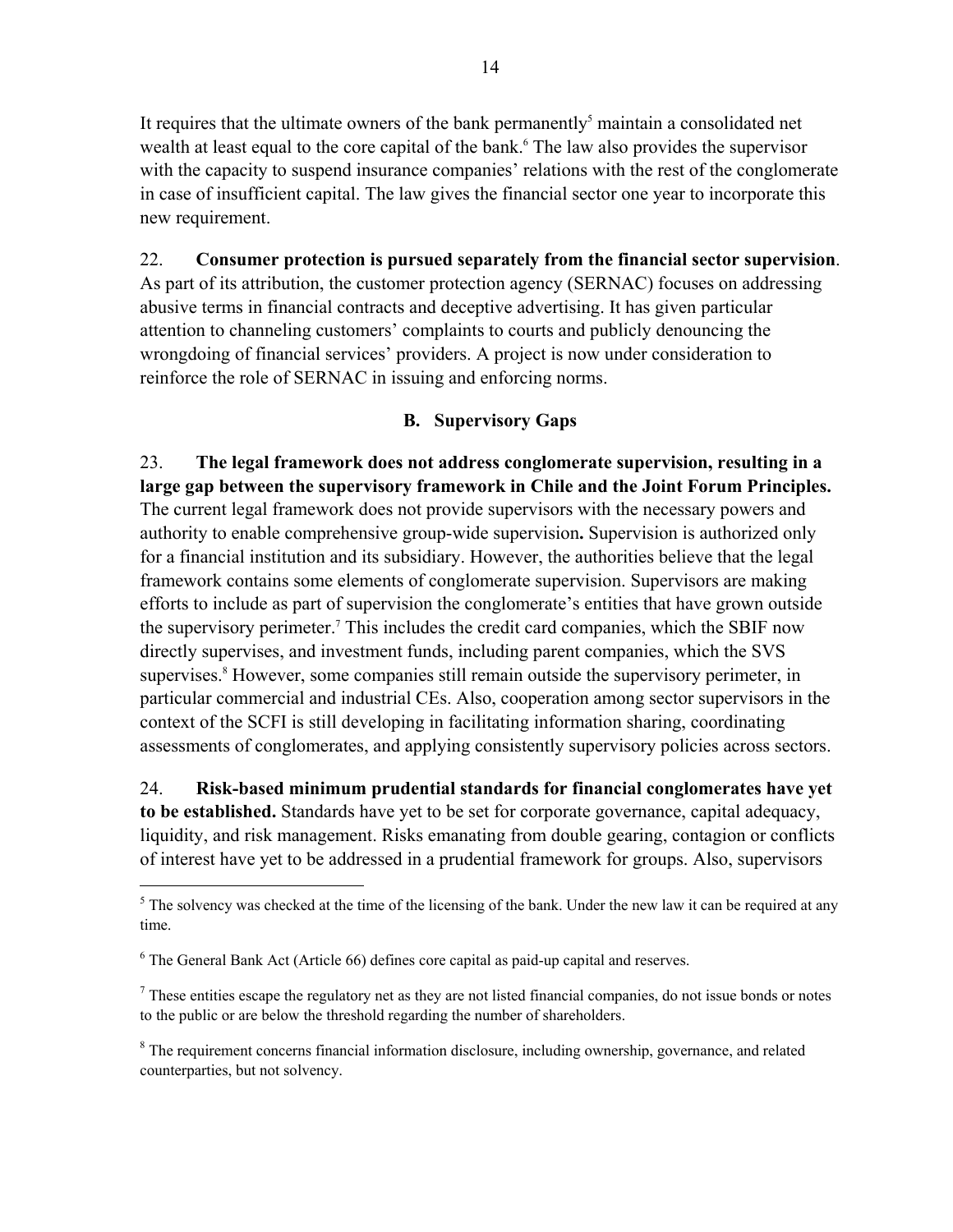do not have the authority to impose sanctions or require corrective actions on a financial conglomerate.

25. **Supervisors may not have sufficient resources to expand supervision to financial conglomerates and lack legal protection.** As the SBIF, SVS, and SP receive funding from the general budget, they may not have the necessary resources to supervise conglomerates. None of the supervisors appear to have enough supervisory staff to conduct group-level supervision of conglomerates. More generally, staff in supervisory functions do not have legal protection; currently only superintendents have this protection.

26. **Supervisors are not independent.** Superintendents' appointments and removals are made by the President. However, a reform now under consideration of the SVS would introduce a board structure and change the nomination process to reinforce the supervisor independence vis-à-vis the executive branch.

27. **The case studies prepared in the context of the SCFI face limitations.** The case studies suffer from limited access to information in the conglomerate, which makes it difficult to assess the conglomerate's structure, business model, and risks. They do not include a methodology to assess consolidated capital and determine a flow of funds in the conglomerate. The exercises often focus on an industry-by-industry basis, which does not provide an aggregate picture of the conglomerate.

28. **The conglomerates' complex structures pose a challenge to the supervisors' capacity to monitor their compliance with prudential risk exposure limits**. The complexity of the conglomerate structure makes the monitoring of the limits a challenging exercise, which could give rise to an oversight of exposures. Financial development also opens opportunities to circumvent the limits. Moreover, the complex structures of conglomerates pose a challenge for regulators, given the need to coordinate and communicate with regulators in other countries, to address issues such as regulatory arbitrage and contagion risks.

### **IV. PRINCIPLES AND APPROACHES TO CONSOLIDATED SUPERVISION**

### **A. The Joint Forum Principles**

29. **The** *Principles for the supervision of FCs* **provide country authorities and supervisors with a set of internationally agreed principles.** The Principles support the consistent and effective supervision of FCs, with the aim of comprehensively addressing all sources of potential risk posed by and arising within these institutions. The Principles were released in 2012 by the Joint Forum's parent committees—the Basel Committee on Banking Supervision, the International Organization of Securities Commissions, and the International Association of Insurance Supervisors.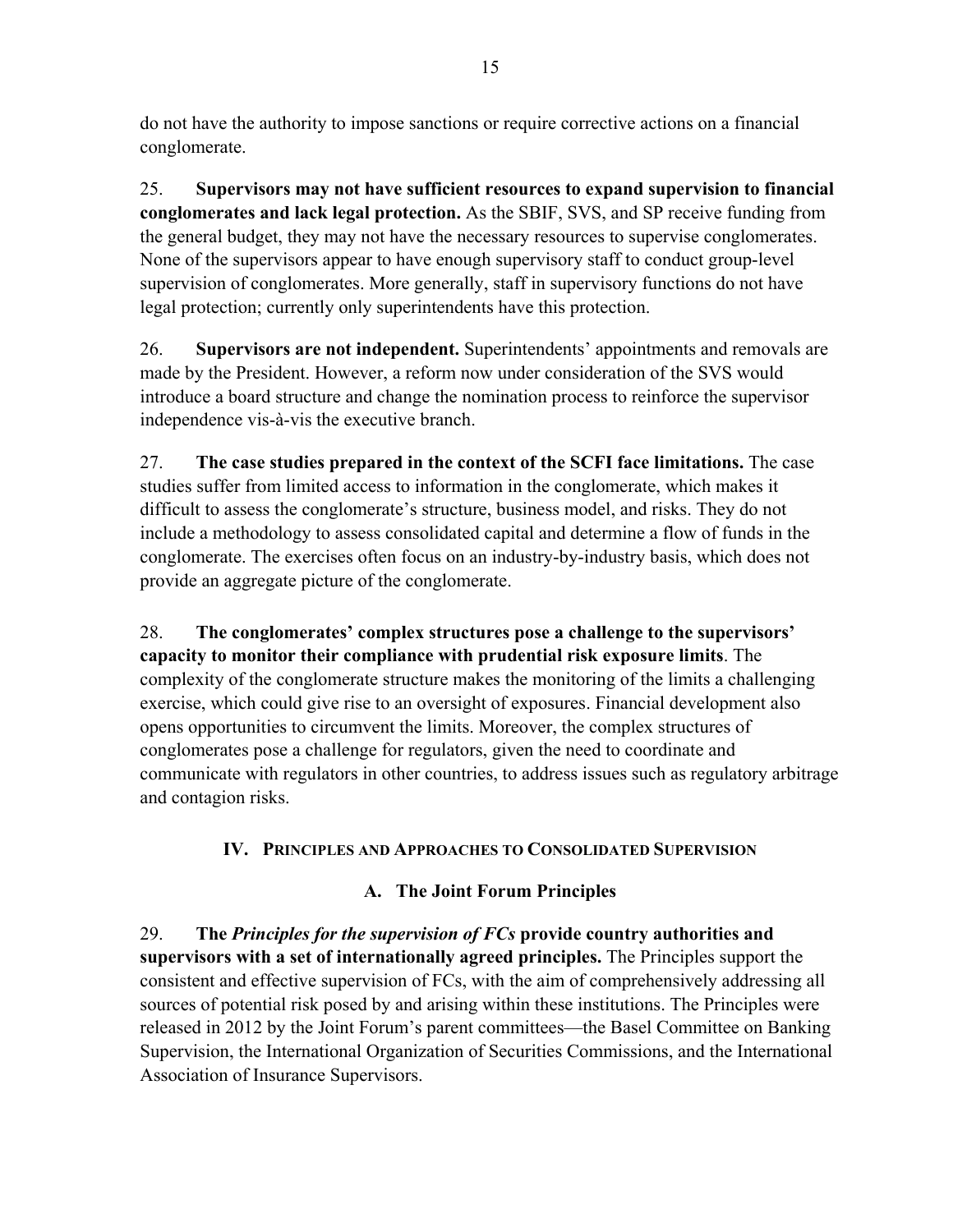30. **The Principles are flexible and use a nonprescriptive approach to the supervision of financial conglomerates to cover a wide range of structures.** The Principles emphasize the importance of recognizing structural complexity and the potential risks it poses. This includes risks arising from all entities—unregulated or regulated—that affect the financial conglomerate's overall risk profile. The flexibility of this framework is intended to enable policymakers and supervisors to appropriately regulate and supervise FCs, while limiting the scope for regulatory arbitrage.

31. **The Principles provide guidance on supervisory powers and authority for comprehensive group-wide supervision.** The Principles, which are directed to both policymakers and supervisors, highlight the need for a clear legal framework that provides supervisors with the powers, authority, and resources to perform—with independence and in coordination with other supervisors—comprehensive group-wide supervision. The supervisory framework for FCs is supplementary to the existing supervisory frameworks.

32. **The Principles stress that the responsibilities of supervisors include the identification of a group-level supervisor with coordination responsibility.** Effective mechanisms for resolving differences between supervisors are also contemplated. The Principles emphasize the importance of supervisory cooperation, coordination, and information exchange. The role and responsibilities of supervisors in implementing minimum prudential standards, monitoring and supervising activities of financial conglomerates, and taking corrective action are also addressed.

33. **The Principles offer guidance for supervisors to ensure that FCs have robust corporate governance, capital, liquidity, and risk management frameworks.** The corporate governance principles address structure, board, and management responsibilities; conflicts of interest; fit-and-proper requirements; and remuneration policy. The capital adequacy principles cover group-wide capital management and highlight the role of supervisors in assessing capital adequacy on a group basis, taking into account unregulated entities and the risks they pose to regulated entities. A principle on liquidity assessment and management provides guidance for supervisors to ensure that financial conglomerates properly measure and manage liquidity risk. The risk management principles set out the need for a financial conglomerate to have a comprehensive risk management framework. The focus of the Principles is on closing regulatory gaps, eliminating supervisory blind spots, and ensuring effective supervision of risks arising from unregulated (financial activities and) entities.

### **B. Approaches to Consolidated Supervision**

34. **Countries use many approaches to financial sector supervision.** Principally among these are the Institutional, Functional, Integrated, and Twin Peaks approaches. While the Institutional and Functional approaches are disaggregated supervisory structures, the Integrated and Twin Peaks methods are integrated supervisory structures. Despite their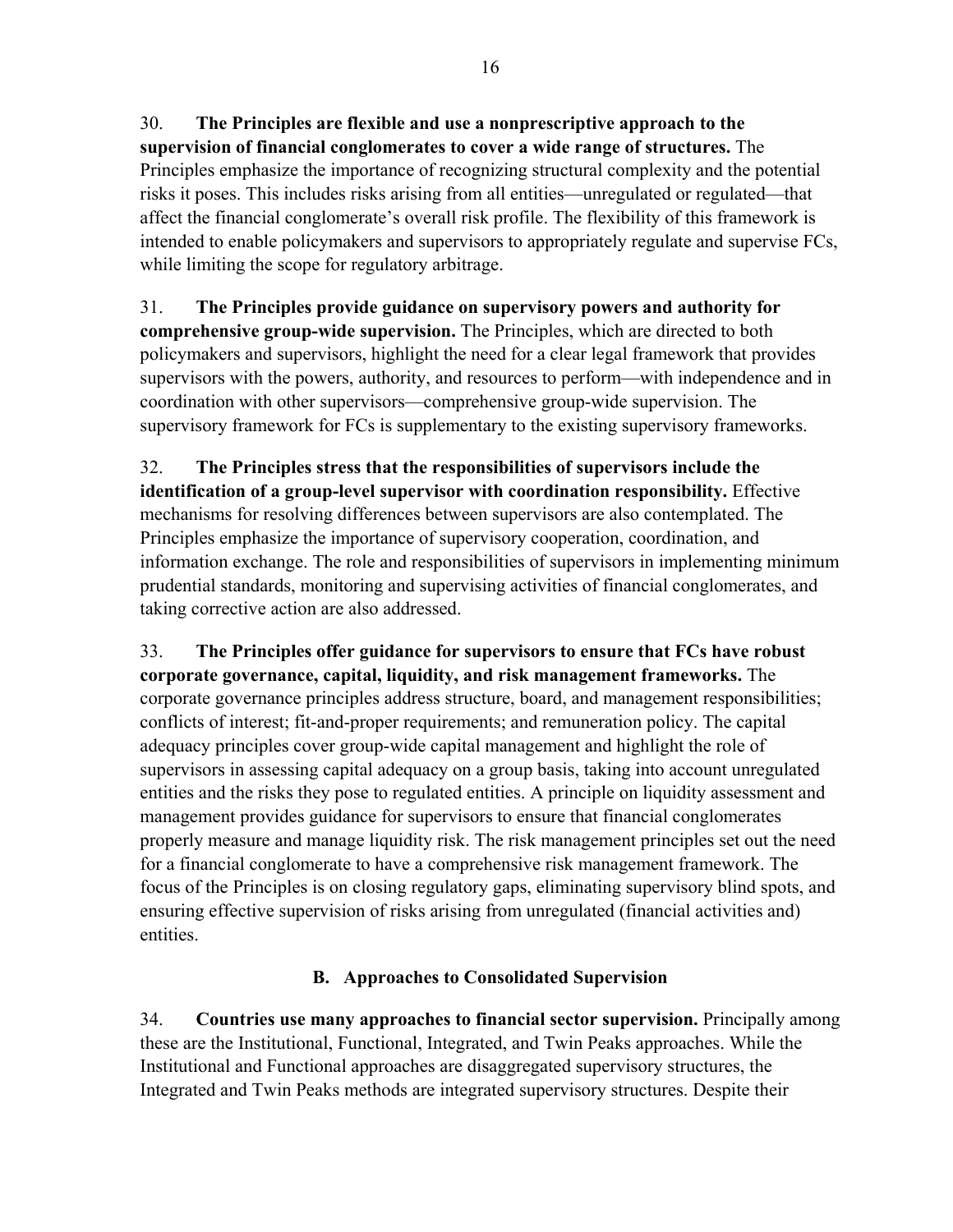differences in supervisory structures, all four approaches aim at promoting prudential oversight to ensure the safety and soundness of financial institutions and advancing business conduct supervision to protect consumers of financial products and services. Countries' decision to use any one particular approach appears to respond to many factors, including the development of the financial sector, the size of the economy, political economy considerations and international trends. In all approaches, effective implementation has been key to their success. While Chile's approach to supervision has elements of the disaggregated supervisory structures, it has little in common with the integrated supervisory structures. Any decision by the authorities to adopt the integrated structures would require significant institutional changes.

35. **The Institutional Approach to supervision depends critically on the legal status of financial institutions**. While, for instance, the banking supervisor is responsible for the supervision of legally registered banks, the insurance supervisor is responsible for the supervision of legally registered insurance companies. This approach appears to be particularly adept to achieve a consistent application of supervisory policies to financial institutions that operate—wholly or predominantly—in one activity, for example, banking. However, this approach could give rise to inconsistent application of these policies to financial institutions that operate across multiple activities. This could give rise to regulatory arbitrage. To address these shortcomings, this approach would require effective information sharing and coordination among supervisors.

36. **The Functional Approach is a supervisory structure based on regulated institutions' business activities.** Different supervisors are therefore responsible for overseeing each of the financial institutions' activities. This approach would ensure the consistent application of supervisory policies to particular business activities. Nevertheless, this approach may be ineffective when business activities are not clear enough to determine who among the supervisors has jurisdictional responsibility. Also, given that no supervisor has responsibility for the overall assessment of the financial institutions, this approach could result in the failure to notice of critical information and risks, and compromise the overall assessment of the safety and soundness of a financial institution. This approach could also be costly to financial institutions that would have to deal with many supervisors.

37. **The viability of both the Institutional and Functional approaches to supervise financial conglomerates depends crucially on cooperation among supervisors.** As the experience of the jurisdictions that have successfully used these approaches to supervise FCs shows, cooperation among supervisors should facilitate information sharing and coordinated assessments of FCs. This should minimize regulatory overlaps, duplication of efforts, and omissions, while opening the way to obtain a view on the aggregate risks of financial conglomerates. Coordination should also promote the development and strengthening of the regulatory and supervisory framework. To work best, coordination should center on a Memorandum of Understanding (MOU) that calls for continuous contacts among the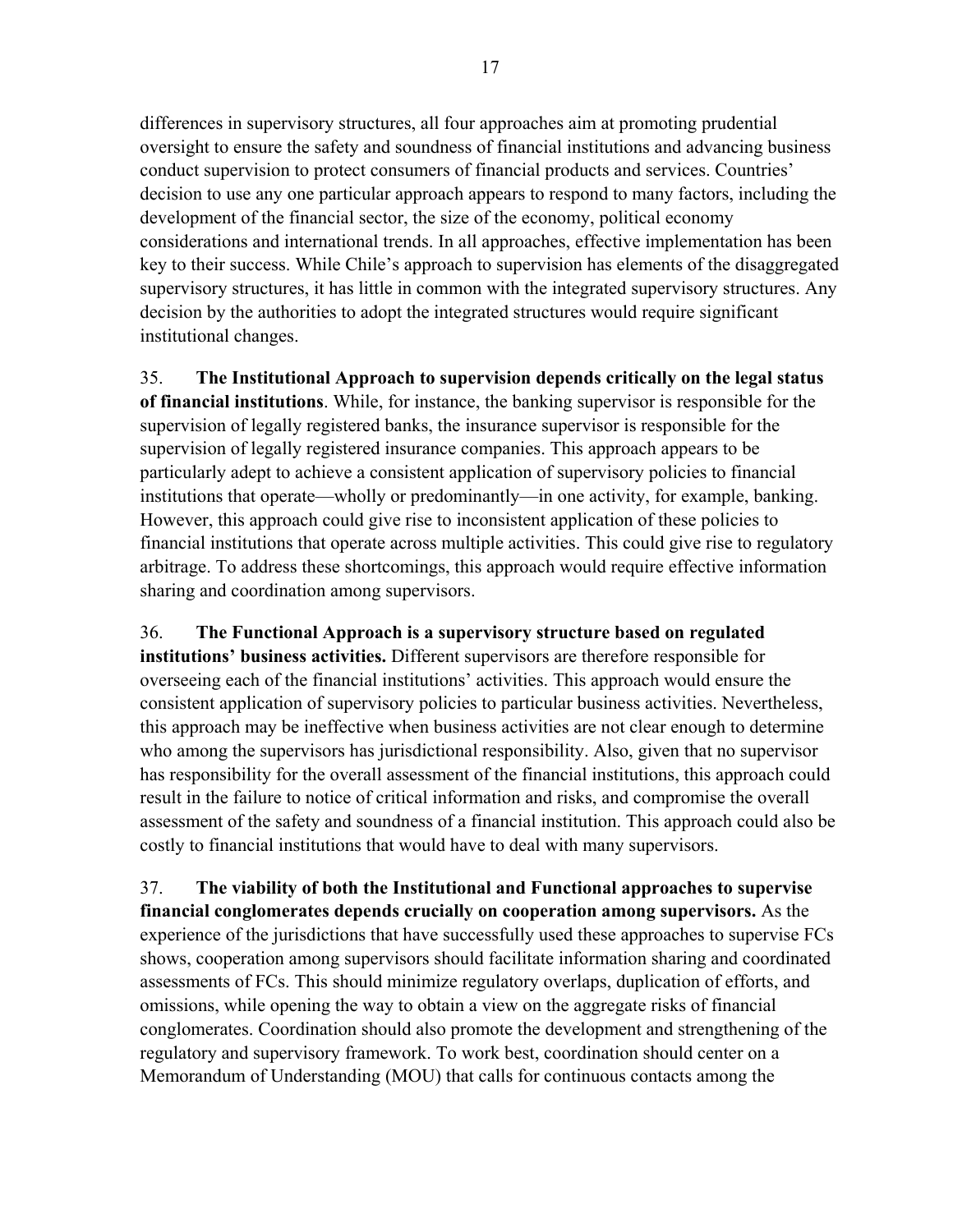agencies that regulate and supervise financial institutions, including the MoF, central bank, and supervisors.

38. **The Integrated Approach relies on one supervisor to oversee all financial markets, institutions and products to advance prudential oversight and business conduct supervision.** This approach aims at (i) providing greater consistency and accountability in the application of supervisory policies across all financial sectors; (ii) taking a more comprehensive and broad approach to group-wide supervision; (iii) making more efficient use of scarce supervisory resources by establishing clear jurisdictional responsibilities; and (iv) facilitating the exchange of information across the integrated supervisor's units. However, this approach's lack of checks and balances from multiple supervisory agencies may result in shortcomings in supervision, including under- or overregulation and/or oversight. This approach could also lead to the oversight of critical information, data and risks because of the application of a policy or policies that do not take into account differences in the financial sector. Moreover, this approach may face a challenge striking the right balance between prudential oversight and business conduct supervision**.** 

39. **The Twin Peaks Approach separates prudential oversight in one peak from business conduct supervision in another peak.** In doing so, this approach explicitly recognizes the differences in the regulatory and supervisory framework to prudential oversight and business conduct supervision. At the same time, this approach makes it possible to distribute fairly supervisory resources. Also, by explicitly separating functions, this approach aims at balancing the conflicts that could arise between prudential oversight and business conduct supervision. However, this approach may lead the authorities responsible for each of the peaks to compete against each other, while pursuing inconsistent policies.

40. **Regardless of the approach to supervision, coordination at the international level is necessary when dealing with financial institutions that operate across borders.** This is particularly important for countries that are both home and/or host to financial institutions. Coordination could take place through both informal and formal contacts and/or supervisory colleges. Coordination at the international level is essential to encourage exchange of information on financial institutions; reach a common understanding about the business models, strategy, and health of these financial institutions; and understand how changes in the global financial markets may affect such financial institutions.

### **C. International Experience with Consolidated Supervision**

41. **Australia, Brazil, the European Union (EU), Japan, Korea and the United States have gained considerable experience with consolidated supervision.** Each of these jurisdictions has adopted at least some key elements of consolidated supervision. They also represent both advanced and emerging market countries. Even so, their experience with consolidated supervision does not necessarily constitute international best practices. These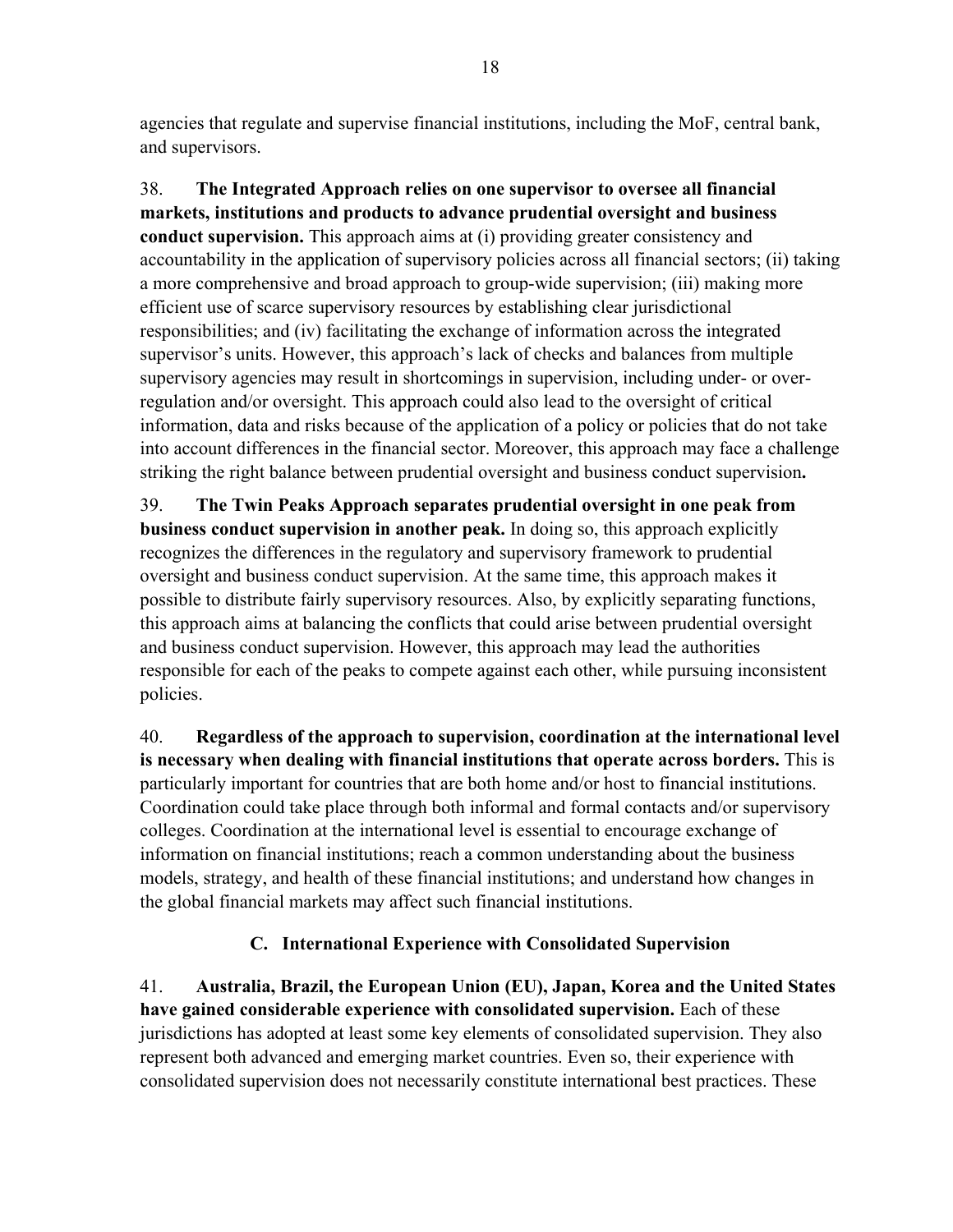jurisdictions began to introduce consolidated supervision only in the late 1990s, and they are still adjusting their framework in light of the lessons drawn from the global financial crisis.

42. **Consolidated supervision in the six jurisdictions has focused on FCs rather than on mixed conglomerates.** FCs comprise operations in at least two among the banking, insurance, or securities sectors. In addition to financial institutions, mixed conglomerates include nonfinancial companies.

43. **Mixed conglomerates exist in all six jurisdictions**. While they are large in Brazil and Korea, they are small in Australia, the EU, Japan, and the United States, with their assets constituting only a small part of total financial assets. Brazil, Korea, and the United States place restrictions on ownership of financial institutions by commercial companies. In all cases, prudential rules that apply to regulated entities cannot be extended easily to nonregulated entities.

44. **The jurisdictions have used different institutional approaches to consolidated supervision.** Australia, Japan, and Korea have opted for an integrated approach to consolidated supervision, while Brazil, EU and the United States have chosen a decentralized approach to supervision. Annex I explains the different institutional models for consolidated supervision. However, all jurisdictions have given supervisors the powers to supervise the conglomerates' ultimate controllers and coordinate the supervisory work.

45. **The six jurisdictions have legal or de-facto supervisory powers and the authority to conduct consolidated supervision.** Even so, the scope and coverage of the supervisory powers and authority vary across jurisdictions. In all six cases, supervisors have the necessary powers to conduct consolidated supervision at the level of financial conglomerates. In Brazil, the de-facto supervisory powers and authority are vested in the central bank on the basis of an MOU signed between this institution and other supervisory agencies. In Korea, where mixed conglomerates generally center on insurance or security companies, the supervisory powers entail solo supervision for each financial institution in the mixed conglomerate and consolidated supervision for financial holding companies. As noted above, Brazil, Korea, and the United States place limits on or outright prohibit commercial firms to control or own a bank.

46. **Supervisory authorities are largely independent and autonomous in the six jurisdictions.** Supervisory authorities rely on financing that guarantees their independence and autonomy to conduct effective supervision and oversight. They also benefit from full legal protection in Australia, the EU, Japan (de facto), and the United States, and to a more limited extent in Brazil and Korea. The heads of supervision are subject to strict term periods in Australia, the EU, and the United States. In most jurisdictions, there are no legal impediments to sharing supervisory information, domestic or cross-border.

47. **The six jurisdictions rely on an integrated or lead supervisor to conduct or coordinate consolidated supervision.** The supervisor is selected informally or formally. In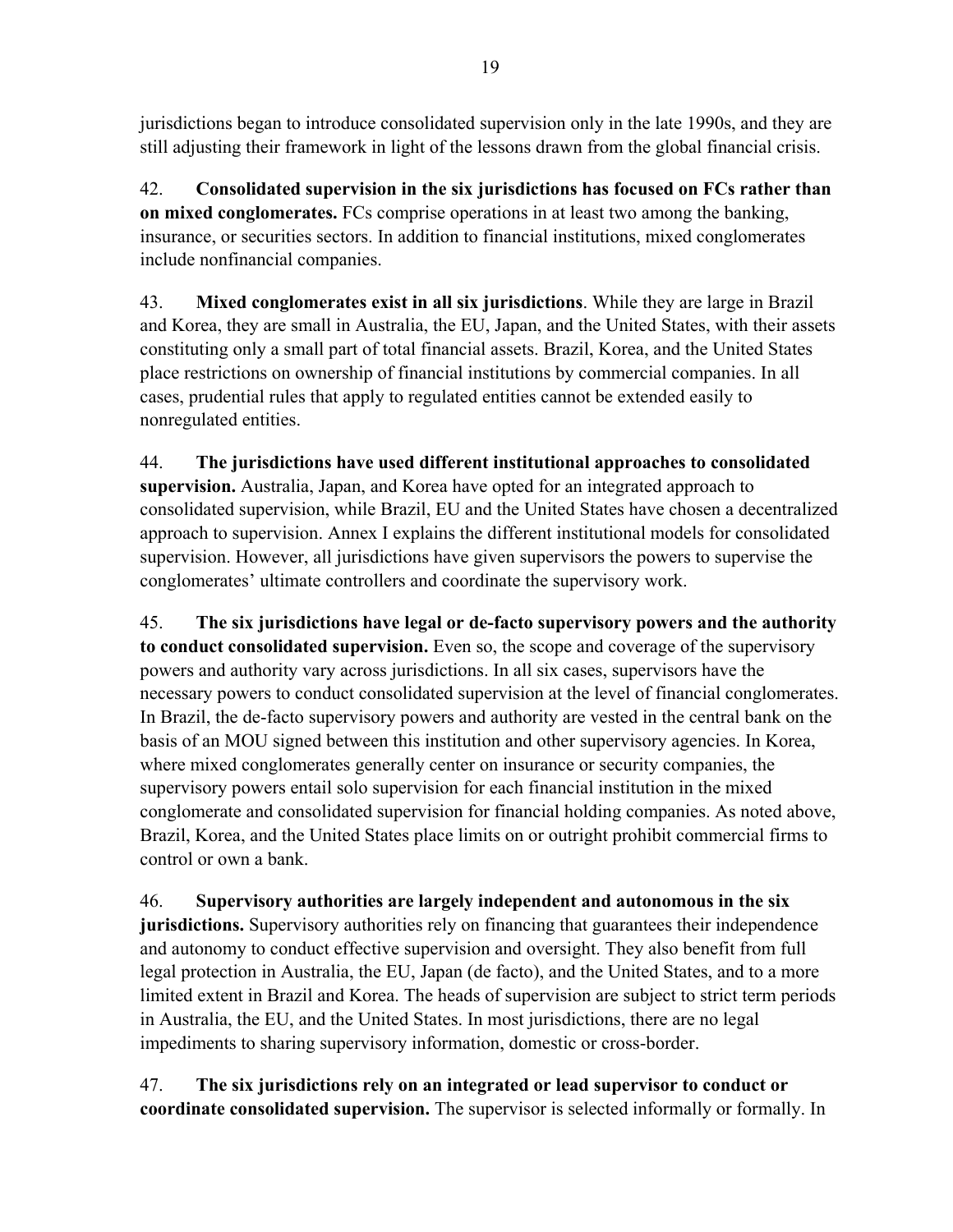Brazil, as the supervisor of commercial banks, the central bank is the de-facto lead supervisor of financial conglomerates that generally are bank dominated. In the EU and the United States, the European Central Bank and the Federal Reserve Bank, respectively, are designated by law as lead supervisors. In virtually all jurisdictions, the integrated or lead supervisor bases his responsibility on the basis of powers granted informally or in MOUs for the coordination of activities ranging from information sharing to joint inspections. To fulfill its mandate, an integrated or lead supervisor (i) utilizes supervisory tools to implement a comprehensive framework of risk-based minimum prudential standards for financial conglomerates; (ii) undertakes on-site and off-site supervision; and (iii) imposes, when appropriate, sanctions or compels timely corrective actions.

48. **The jurisdictions generally require the larger and more complex conglomerates to meet both solo- and group-level requirements.** All jurisdictions require to varying degrees key elements of corporate governance, including fit and proper test for senior management, internal controls and external auditing at the group level. Australia requires enterprise-wide corporate governance at the level of the ultimate parent company regardless whether it is a financial or mixed conglomerate. The EU, Japan, and Korea require corporate governance at the financial holding company level, and Brazil applies corporate governance in a limited fashion to bank-led holding companies. The United States is adopting corporate governance for insurance-led conglomerates to keep a level playing field with other conglomerates subject to supervision.

49. **All jurisdictions require conglomerates to have transparent organizational and managerial structures.** To achieve this objective, jurisdictions use to different degrees licensing powers, incentives or moral suasion. Some jurisdictions (Australia, the EU, Japan, and the United States) provide supervisors with the legal powers to require, if necessary, changes of the organizational and managerial structures of both regulated and nonregulated entities to facilitate supervision.

50. **The six jurisdictions have in place capital adequacy requirements on a consolidated basis for conglomerates dominated by financial institutions.** The aim is to ensure that conglomerates have on a permanent basis the level of capital necessary to meet the minimum requirements of all regulated entities in the conglomerate and to avoid double gearing. The six jurisdictions also set capital adequacy assessment and planning to ensure that financial holding companies avoid excessive leverage and to serve as a source of financial strength for the financial institutions. However, with the exception of Australia, the jurisdictions do not have in place capital adequacy requirements for the nonregulated entities that control mixed conglomerates. In Australia, the supervisor factors in the risks that regulated entities incur because of the presence of nonregulated entities in the conglomerate, as well as the capital of these nonregulated entities, to determine the capital needed at the consolidated level (see Appendix II).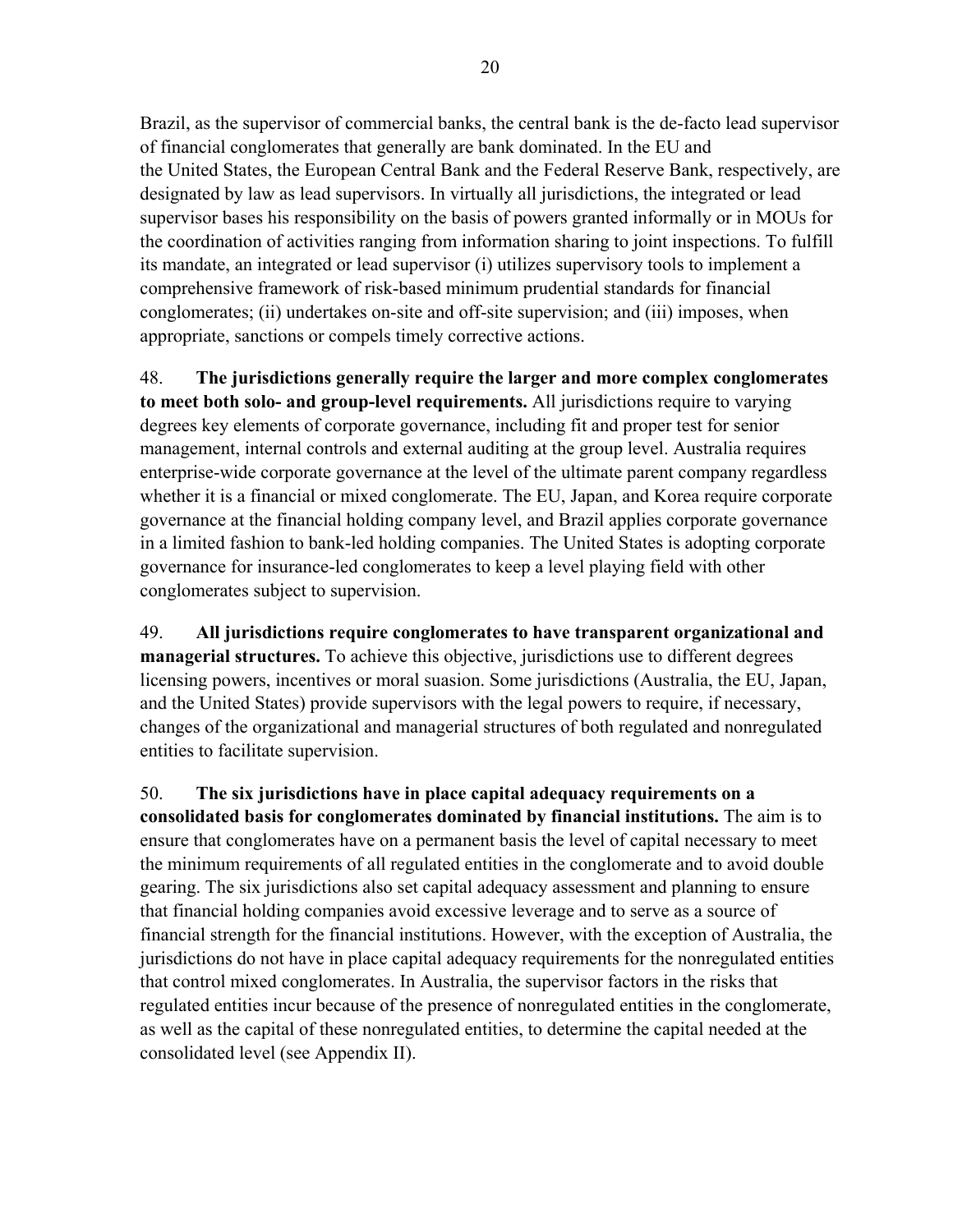51. **The jurisdictions do not have liquidity requirements for conglomerates, not least because of the difficulty of measuring liquidity risks across financial institutions.** In the absence of specific liquidity requirements, Australia requires the head of a group to develop and maintain a Board-approved liquidity management policy that consistently identifies, measures, monitors, and manages material liquidity risks. In the EU, supervisors have the power to stress test the conglomerate to assess the funding risk and liquidity of assets. Also, supervisors of different entities may gather on an ad hoc basis to assess the transferability of assets in the conglomerate and the resulting impact on the soundness of the individual regulated entities. In the United States, large bank holding companies and systemically important nonbank conglomerates are subject to heightened prudential standards, which include an assessment of compliance with liquidity risk management standards, conduct of liquidity stress tests, and a requirement to hold a buffer of highly liquid assets based on projected funding needs during a 30-day stress event.

52. **In most jurisdictions, FCs that are required to establish corporate governance also need to set up a risk management framework at the group level.** The risk management framework depends on the monitoring and management of credit exposure on both solo and group basis, although the scope and intensity of those regulations vary across jurisdictions. In most cases, the risk management framework also includes the conduct of stress testing at the group level.

53. **The firewalls across financial sectors and between financial and commercial sectors differ in the many jurisdictions.** All jurisdictions allow mutual business entries among banking, insurance, and security businesses. Many jurisdictions allow commercial firms to own financial subsidiaries, but Korea and Brazil strictly limit the commercial firms' ownership of banks. Banks' equity investments in industrial firms are subject to restrictions to (i) limit exposure to real sector business risks; and (ii) curb banks' influence over industrial companies (the EU, Japan, Korea, and the United States).

54. **Some jurisdictions, either quantitatively or qualitatively, try to identify risks to the financial institutions stemming from nonfinancial business within the mixed conglomerate.** Australia requires stress testing of the mixed conglomerate group's material aggregate exposures and intra-group exposures. The EU, Japan, and the United States require group-level risk management frameworks for mixed conglomerates, although these jurisdictions rely on different approaches and thresholds.

#### **V. RECOMMENDATIONS**

55. **The Chilean authorities need to establish an effective framework to supervise conglomerates.** The authorities need to choose an institutional approach to supervision of these conglomerates that reflects Chile's own preferences, while considering the institutional approaches to supervision of other jurisdictions. Regardless of the institutional approach to supervision, the authorities should adopt principles of conglomerate supervision that are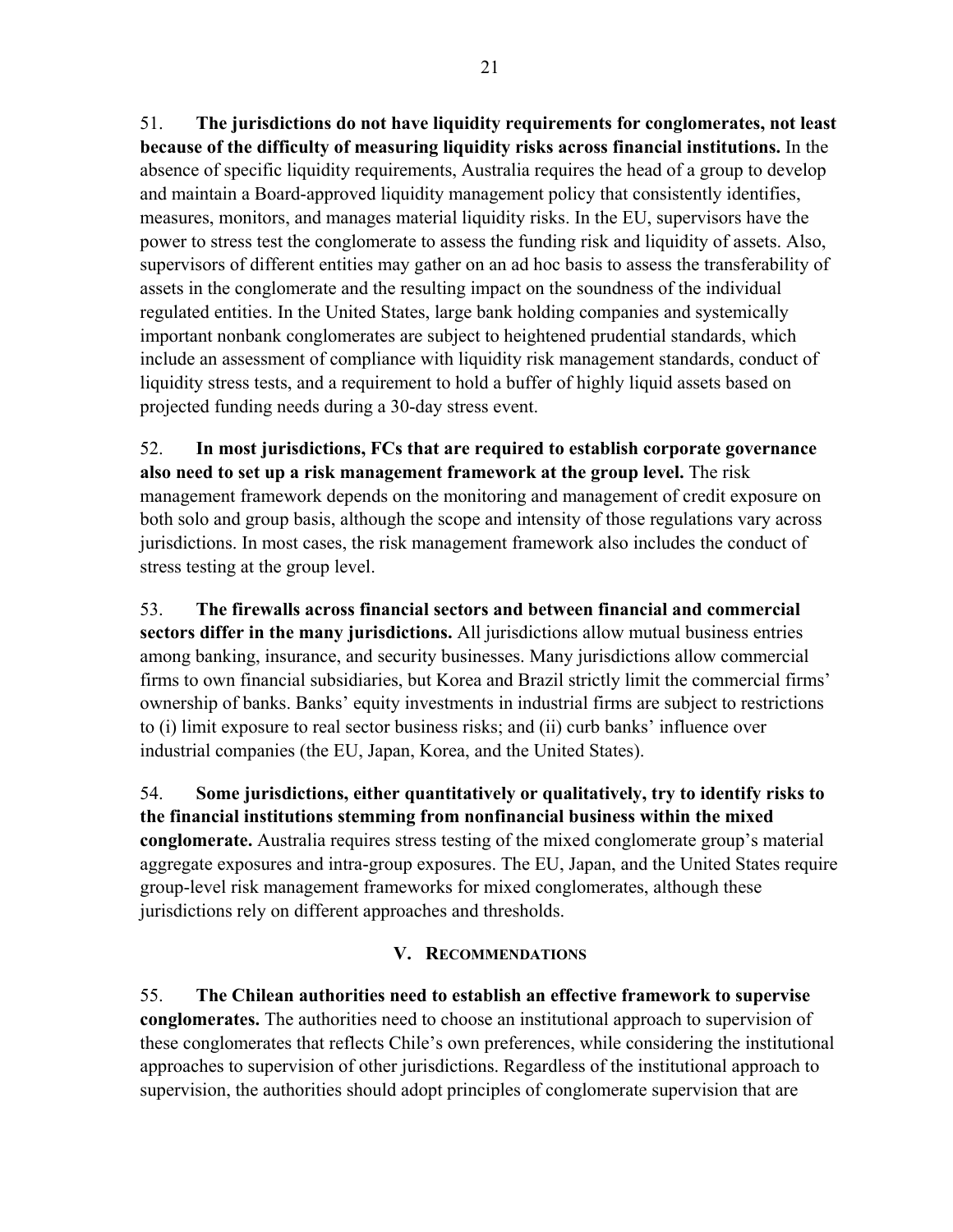sound, comprehensive and consistent. The adoption of these principles would require a significant change in the legal framework, and a reexamination of the effectiveness of the existing firewalls, including engagement with CEs, with a view to strengthening them if necessary.

56. **As a first step, the authorities should define the appropriate scope of consolidated supervision.** The definition of a financial conglomerate could usefully follow from the definition of a financial conglomerate in the Joint Forum Principles as any group of companies under the control or dominant influence, including any financial holding company, which conducts material financial activities in at least two of the regulated banking, securities, or insurance sectors.<sup>9</sup> However, the definition would require a modification to include commercial companies as CEs to take into account the presence of mixed conglomerates in Chile. As a preliminary observation, among the 16 conglomerates identified by the FSC in 2012 (see Table 12), 13 would meet the definition of a conglomerate.

# 57. **The authorities should also continue to strengthen the existing supervisory**

**structure.** In particular, they should increase their efforts regarding information sharing among the supervisory authorities, while focusing to an even greater extent on the SCFI's recent initiative to assess such institutions' business models, opportunities, and risks. The authorities would benefit greatly from institutionalizing the assessment of these institutions. The authorities should expand the powers of the SCFI. In light of the need for additional resources required to put in place an effective framework to supervise conglomerates, the authorities should give careful consideration to enhancing supervisory capacity. In the medium term, the authorities could consider the adoption of robust principles for consolidated supervision in the context of a supportive institutional framework**.** 

#### **A. Short-Term Recommendations**

58. **The supervisory authorities should make use of the expanded information gathering powers granted in the new financial stability law.** The supervisory authorities should employ the powers provided in this law to request additional information on the conglomerates' ownership structure, business models, operations, and financial condition. As the law increases the frequency for the provision of evidence for the capital parity between the owners and the conglomerates, the supervisory authorities should also make use of these powers to ask owners of conglomerates to provide their net worth positions as soon as possible to benchmark figures for assessing compliance as soon as November 2015. As allowed by the law, the supervisory authorities should share this information with all members of the SCFI, which would make it possible to conduct a more in-depth assessment of the aggregate risks of the conglomerates. While the new law is a first step toward

1

<sup>9</sup> Article 96 of the Securities Law defines a "business group" as a group of entities having relations in terms of ownership, management, or credit responsibility that indicate that the business and financial decisions of the group are guided by or subordinate to a common interest.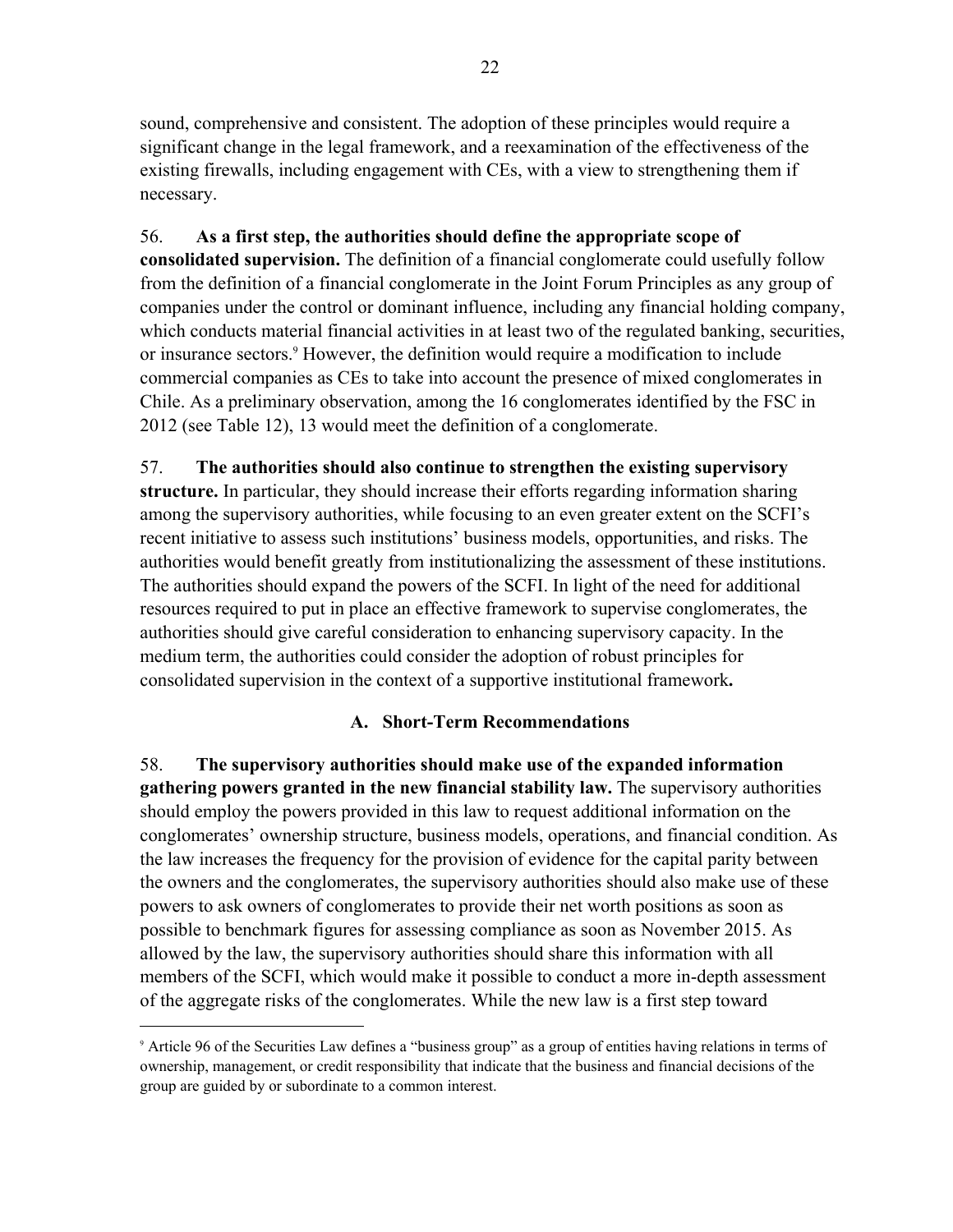gathering financial data on the conglomerates, it is not sufficient to conduct effective supervision of these institutions. For this purpose, Chile still needs a comprehensive law that defines adequate supervisory powers, authority and responsibilities for the supervision of conglomerates; delineates the supervisory perimeter; and establishes requirements for grouplevel corporate governance, capital adequacy and liquidity, and risk management.

59. **The SCFI would benefit from establishing an even more effective coordination among supervisors.** As is now the case, the SCFI should continue to include all parties involved in the supervision of conglomerates, including the central bank because of its role as advisor regarding changes in financial laws, overseer of the payments system and supervisor of derivatives markets, as well as its responsibility for stress testing. In addition to promoting the timely and consistent supervision of conglomerates, the SCFI should have the capacity to coordinate the actions of supervisors and address conflicts in priorities among supervisors. To this end, the authorities should consider changing the MOU underlying the SCFI, or, if necessary, introducing legal changes, to provide this entity with (i) a clear mandate; (ii) a leadership structure; (iii) powers to coordinate supervisors' actions; and (iv) a mechanism to resolve conflicts.

60. **The SCFI should encourage SERNAC to participate more actively in the supervisors' activities.** This participation could range from observer status to full-fledged membership in the SCFI, and would depend on the importance that the SCFI places on consumer protection.10 Regardless of the extent of the participation, given the significance attached to consumer protection in Chile, the SCFI could benefit from having SERNAC's perceptions and input to gain a better understanding of the financial institutions' treatment of consumers; risks to financial institutions arising from the operations of CEs, including conduct and reputation; and actions taken by financial institutions to address these risks and ensure the fair treatment of consumers. In the context of a more active role in SCFI, SERNAC would also come to understand better the financial institutions that it supervises. Further, by enforcing consumer protection rules consistently and fairly, SERNAC may help the consumer finance market to work better.

61. **The SCFI could usefully establish coordinated supervisory strategies for each conglomerate.** These strategies would outline the supervisors' plans to review each conglomerate over the coming year. Such strategies would also make allowance for the coordination of the supervisors' activities in each conglomerate. These activities should include joint on-site inspections, meetings with the conglomerates' management and the board, any special studies of the conglomerates, and the joint conclusions of the assessments. Importantly, the strategies should also include a mechanism to address any conflicts among the supervisory authorities. Moreover, as a regular and permanent practice, the strategies

<sup>&</sup>lt;sup>10</sup> The Federal Consumer Financial Protection Board is a member of the USA's Financial Stability Oversight Council. See http://www.treasury.gov/initiatives/fsoc/about/Pages/FSOC-Member-Agencies.aspx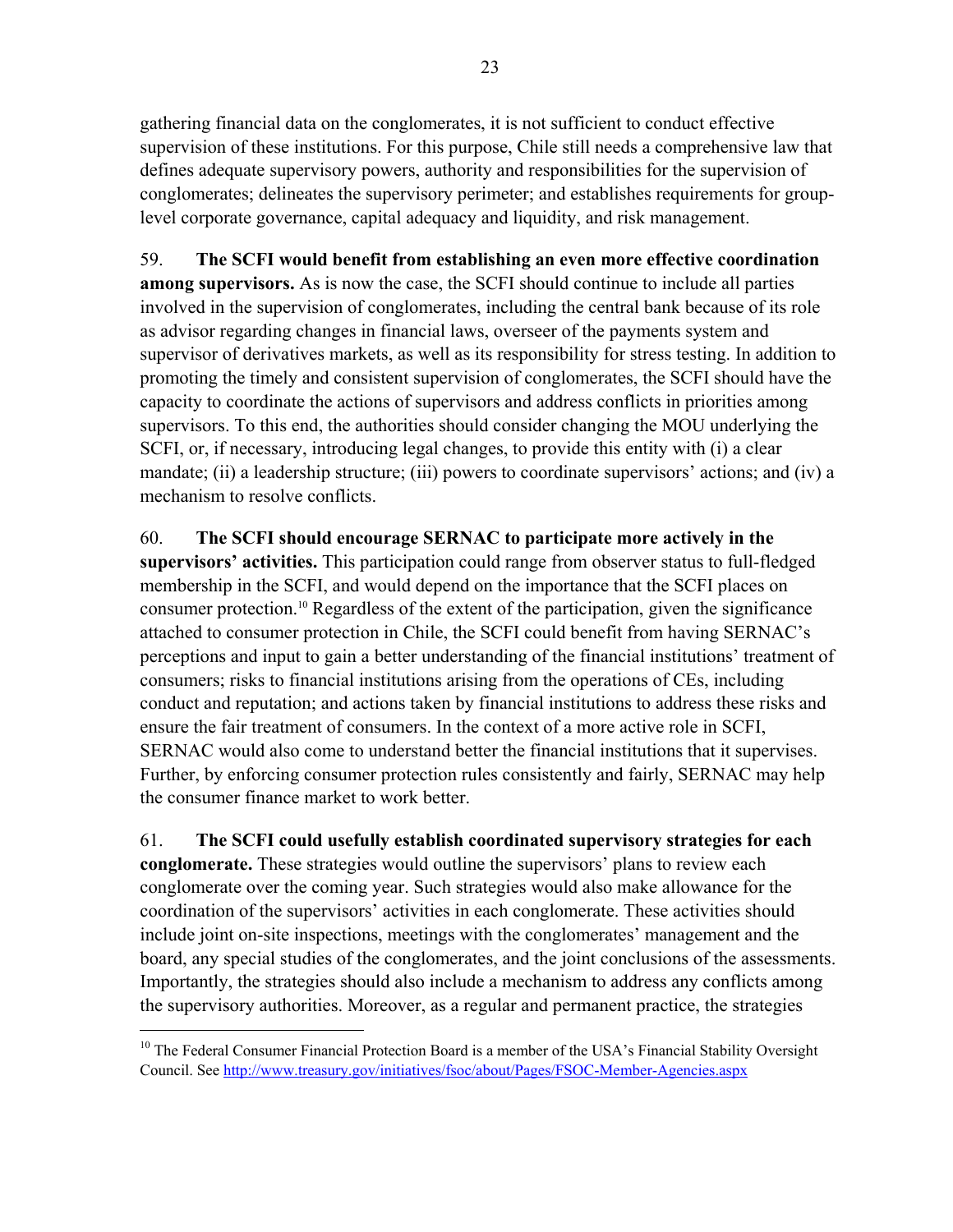should provide for the FSC to receive the joint conclusions of the assessments of the systemically important conglomerates, not least as a way to promote effective cooperation in risk assessment and mitigation. This would help the FSC understand and monitor the risks associated with the operations of these conglomerates and take actions if and when necessary to address these risks, including in the context of crisis situations.11

62. **As part of the coordinated supervisory strategies, the authorities should conduct forward-looking risk assessments of the conglomerate.** In particular, the supervisors should conduct stress tests that assess the impact on the main financial institutions of shocks to the related financial institutions and/or commercial enterprises within the conglomerate. The supervisors should conduct stress tests that cover the new definition of liquidity needs by Basel III, while encouraging systemically important domestic financial institutions to conduct bottom-up stress tests.

63. **In light of the additional resources required to establish an effective framework to supervise conglomerates, the supervisors should receive additional resources.** The supervisors should increase both their human and technological resources to carry out a timely and consistent supervision of conglomerates. At the same time, the supervisors should retain or hire persons to assess the interrelationships among the different entities within conglomerates and carry out stress tests. It may also be necessary to upgrade the technological systems to accommodate the expanded scope of data submitted by conglomerates.

64. **The Chilean authorities should consider providing supervisors with legal independence.** This would make supervisors fully accountable for the discharge of their responsibilities. At the same time, this would free supervisors from legal liabilities for actions taken in good faith. This would also provide for the removal of the management of supervisors only under clear and publicly specified circumstances. In light of the importance of legal independence, Chile could consider taking advantage of the insurance and securities law now under consideration by Congress and the draft general banking law now under preparation to seek legal independence for supervisors.

### **B. Medium-Term Recommendations**

65. **The Principles provide the foundation for the establishment of group-wide supervision of conglomerates.** As noted above, the Principles center on supervisory powers and authority, supervisory responsibility, corporate governance, capital adequacy and liquidity, and risk management. As the Principles focus on financial conglomerates, the introduction of these Principles may require changes to take into account the fact that Chile

 $11$  For a discussion on the information required to identify systemic risks and design macroprudential policies to mitigate these risks, see International Monetary Fund, 2014, "Staff Guidance Note on Macroprudential Policy," December.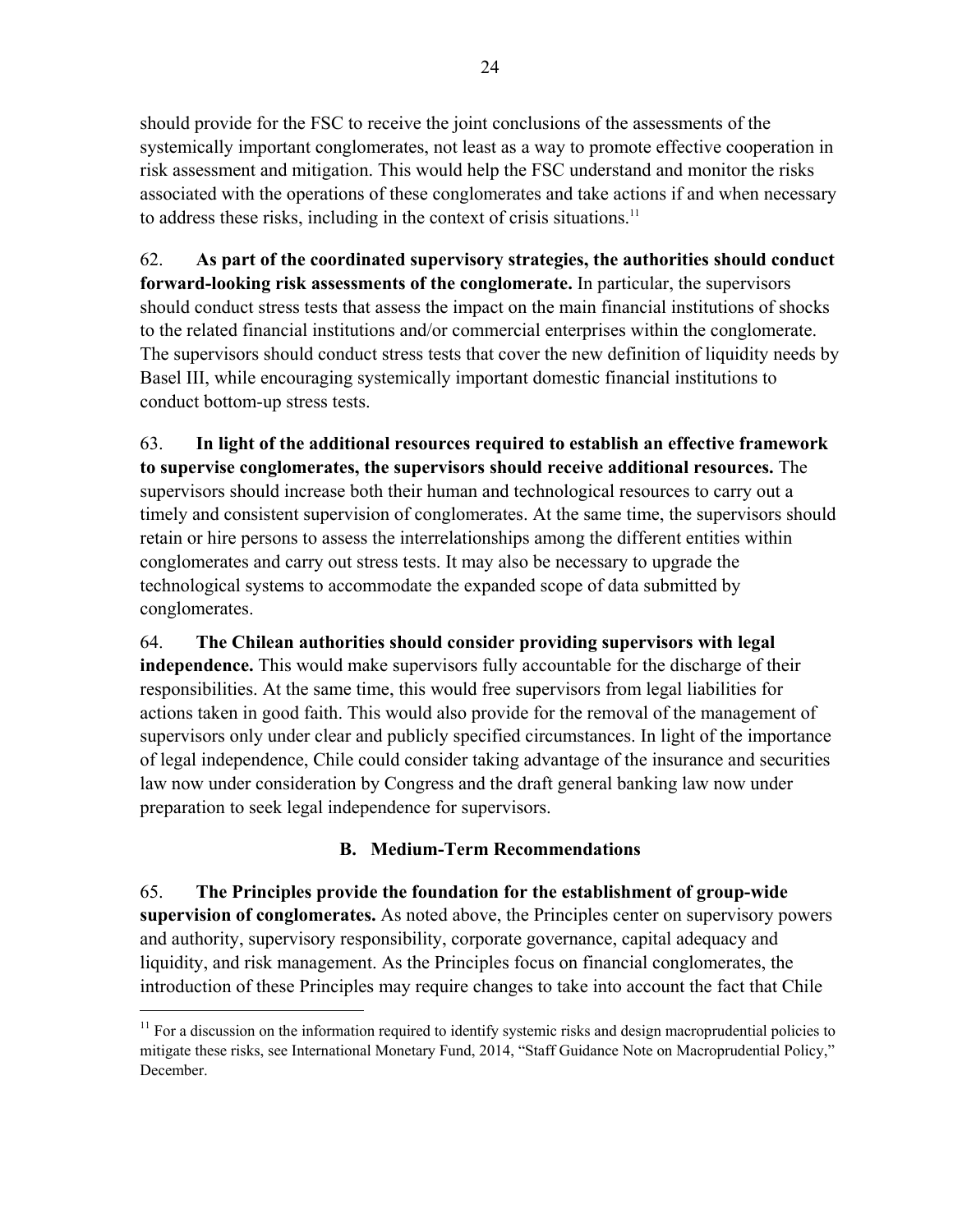has both financial and mixed conglomerates (see Appendix I). The introduction of these principles in Chile would also require a change in the legal framework, and the issuance of norms on capital, liquidity, and risk management. Moreover, it would also be necessary to issue a single set of accounting instructions to the financial conglomerates and require the audit of consolidated financial statements. This phase may well benefit from consultations with financial sector representatives.

#### **Supervisory powers and authority**

66. **Supervisors should have the necessary powers and authority to conduct groupwide and comprehensive supervision of conglomerates.** Supervisors should have the legal powers to bring about effective cooperation, coordination and information sharing among supervisors to facilitate group-wide supervision. Supervisors should also have adequate resources—human, technological, knowledge, and informational—to carry out effective oversight of conglomerates. The authorities should, if and when necessary, be able to engage external experts in supervisory activities. In this context, the authorities should seek to extend legal protection to all persons involved in supervisory functions.

#### **Supervisory responsibilities**

67. **In the light of their supervisory powers and authority, supervisors should establish a process for coordination of the work of supervisors and identification of a group-level supervisor.** The process should make it possible for the delineation of roles and responsibilities of the sectoral supervisors to enable effective group-wide supervision. This should also facilitate the establishment of supervisory strategies and coordination with respect to on- and off-site supervision. Moreover, this should open the way to identify a group-level supervisor from among the sector supervisors.

68. **The group-level supervisor should have overall responsibility for determining the conglomerates' risk profile and clarifying the objectives, roles, and responsibilities of the sectoral supervisors.** In light of international experience, the group-level supervisor may well be the supervisor of the largest financial activity within the conglomerate. It would follow, for example, that in conglomerates dominated by a bank, the group-level supervisor could be the supervisor of the bank. Notwithstanding any decisions on the group-level supervisor, it would be essential to develop a common methodology if and when possible to supervise the financial conglomerates, while recognizing that there may still be some differences in the methodology because of the different business focus of the conglomerates. It would also be necessary to set up a conflict-resolution mechanism in cases of disagreement among the supervisors in the assessment of a conglomerates' risk profile. Establishing mechanisms for conflict resolution should center on a process rather than focus on a one-time fix. The SCFI and supervisors' mandates and the issues of concern should shape the process.

69. **The group-level supervisor should have the authority to collect information from both the head and CEs of conglomerates.** This would be essential to identify, measure,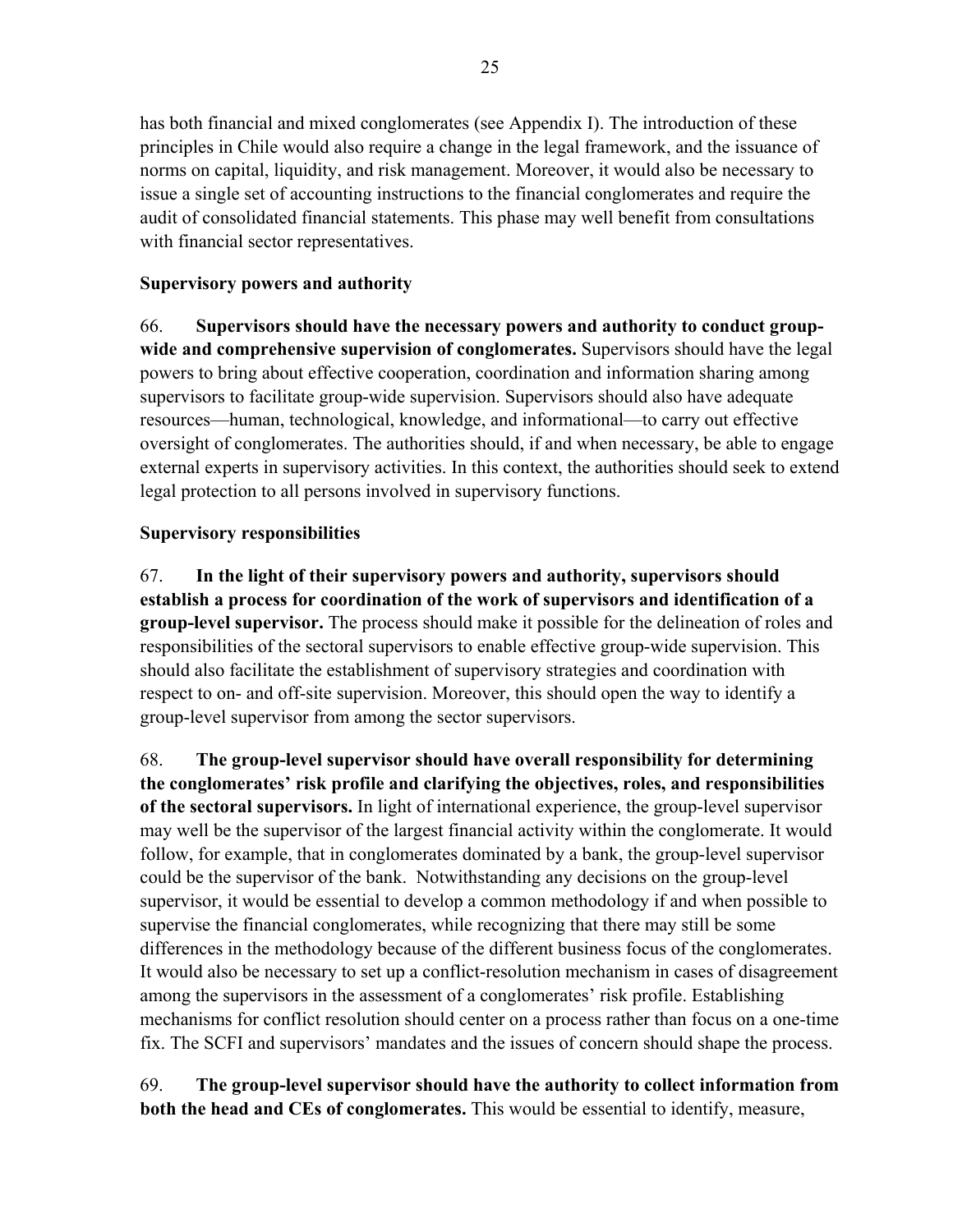monitor, and manage risks, as well as to understand whether the individual entities represent a source of strength or weakness. In this light, the group-level supervisor should have the authority to:

- access records, board members, and management of the conglomerates and CEs;
- request on ad hoc basis information from the conglomerates and CEs as necessary;
- set up the frequency and scope for the conduct of on-site inspections;
- establish a program for periodic meeting with the conglomerates' board, management, and auditors;
- conduct periodic reviews on exposures, by borrower, economic sector, and name concentration;
- require notification from conglomerates when structural changes occur, including the creation of a new CE; and
- determine a reporting schedule for the conglomerate, as well as accounting, audit, and disclosure requirements.

70. T**he group-level supervisor should have a comprehensive range of supervisory tools to request timely corrective actions.** The group-level supervisor should have the ability to ask conglomerates to address deficiencies in prudential standards, large exposures, and inappropriate group transactions. The group-level supervisor should have the powers to tackle issues related to resolution and recovery. The group-level supervisor should also have:

- the power to establish—preferably through the issuance of norms—the regulatory perimeter, and determine the parameters for identifying the entities within the group that should be subject to supervision;
- a mandate to assess the level and potential risks posed by mixed conglomerates' commercial operations to the head entity, and determine if the controllers of the mixed conglomerates are a source of strength or weakness;
- the authority to establish supervisory colleges given the rapidly growing operations of Chilean conglomerates across borders and supervisors' concerns about the difficulty of fully grasping the risks posed by these operations; and
- the authority to request changes in conglomerates to create a sufficiently transparent group structure to facilitate effective group-wide supervision. This could include requiring changes to the ownership structure such that all the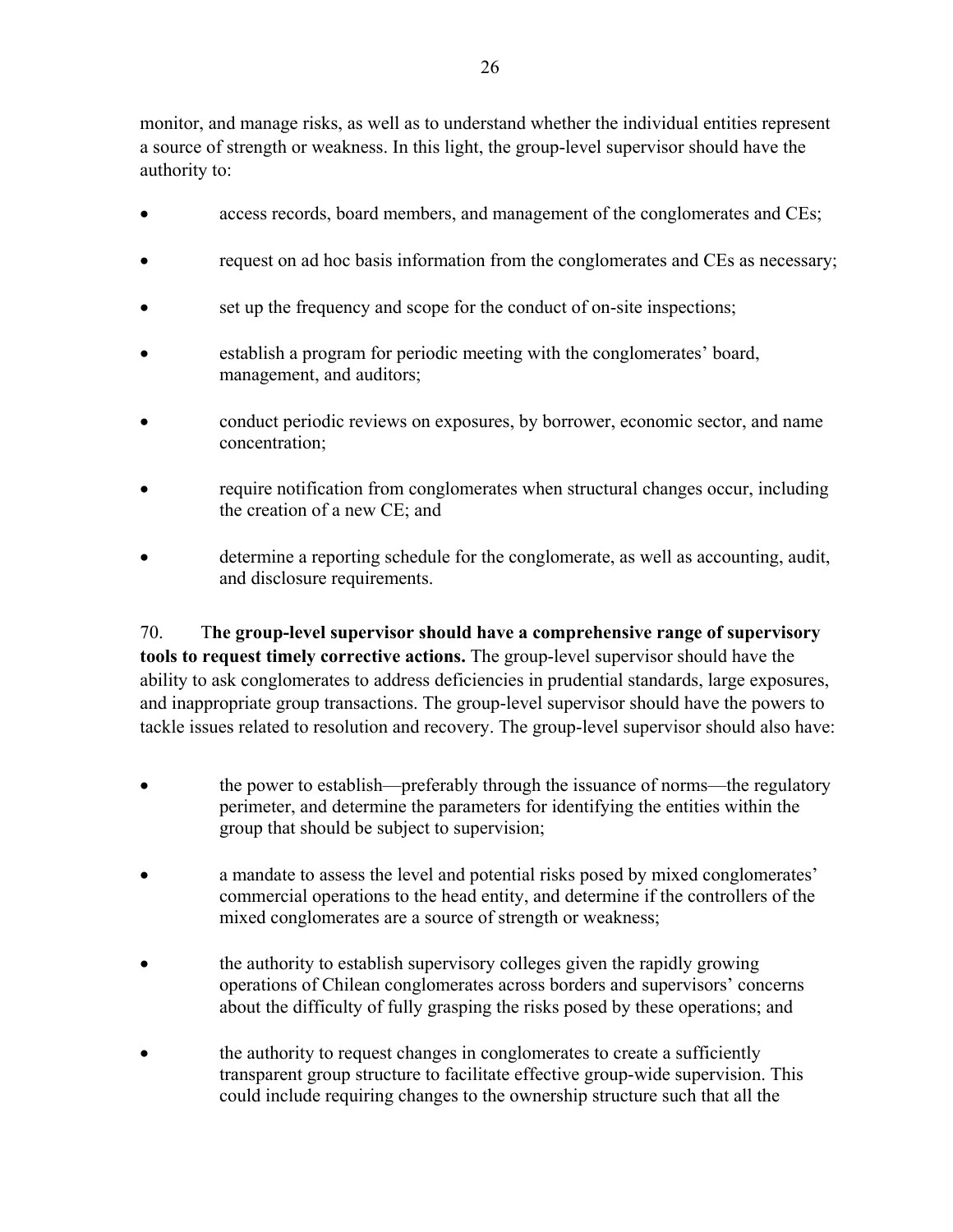financial service providers in a mixed conglomerate are held by one entity that is subject to consolidated supervision.

71. **In sum, the group-level supervisor should supplement the work of the existing banking, insurance, securities, and PFA supervisors.** The group-wide supervisor should coordinate the work of the various supervisors, assess the prudential risks arising from the conglomerates, close gaps in the supervisory activities, and eliminate blind spots in the current supervision framework.

### 72. **Supervisors should also take steps to promote additional processes to enable effective supervision.** These processes could include:

- Promoting a culture of cooperation and coordination at all levels of the supervisory ranks.
- Identifying individuals that would serve as "change managers" or drive the efforts to change the practices, tools, and culture to facilitate effective cooperation among supervisors.
- Reviewing the supervisory processes of the SBIF, SVS, and SP with a view to streamlining and harmonizing these processes and requests from conglomerates.
- Assessing the adequacy of the supervisors' resources to ensure that they are able to conduct comprehensive and effective group-wide supervision.
- Creating a periodic accountability report by the supervisor.

#### **Corporate governance**

### 73. **Supervisors should require conglomerates to establish a sound corporate**

**governance framework.** In particular, supervisors should ensure that conglomerates establish a comprehensive and consistent corporate governance framework across all entities of the conglomerates. Supervisors should also require conglomerates to have a transparent organizational and managerial structure that promotes effective and comprehensive groupwide supervision. Conglomerates and CEs should identify the board members, key management and reporting lines, while reducing the potential for conflicts of interest by naming independent board members. To this end, supervisors should have the authority to establish suitability criteria of board members, management, and ultimate beneficial significant owners on a continuous basis. Currently, supervisors in Chile identify the significant owners only at the time of an acquisition or establishment of a Financial Institution. Moreover, supervisors should require the board and management to define the conglomerates' strategy and risk tolerance and appetite, and take responsibility for the implemention of this strategy.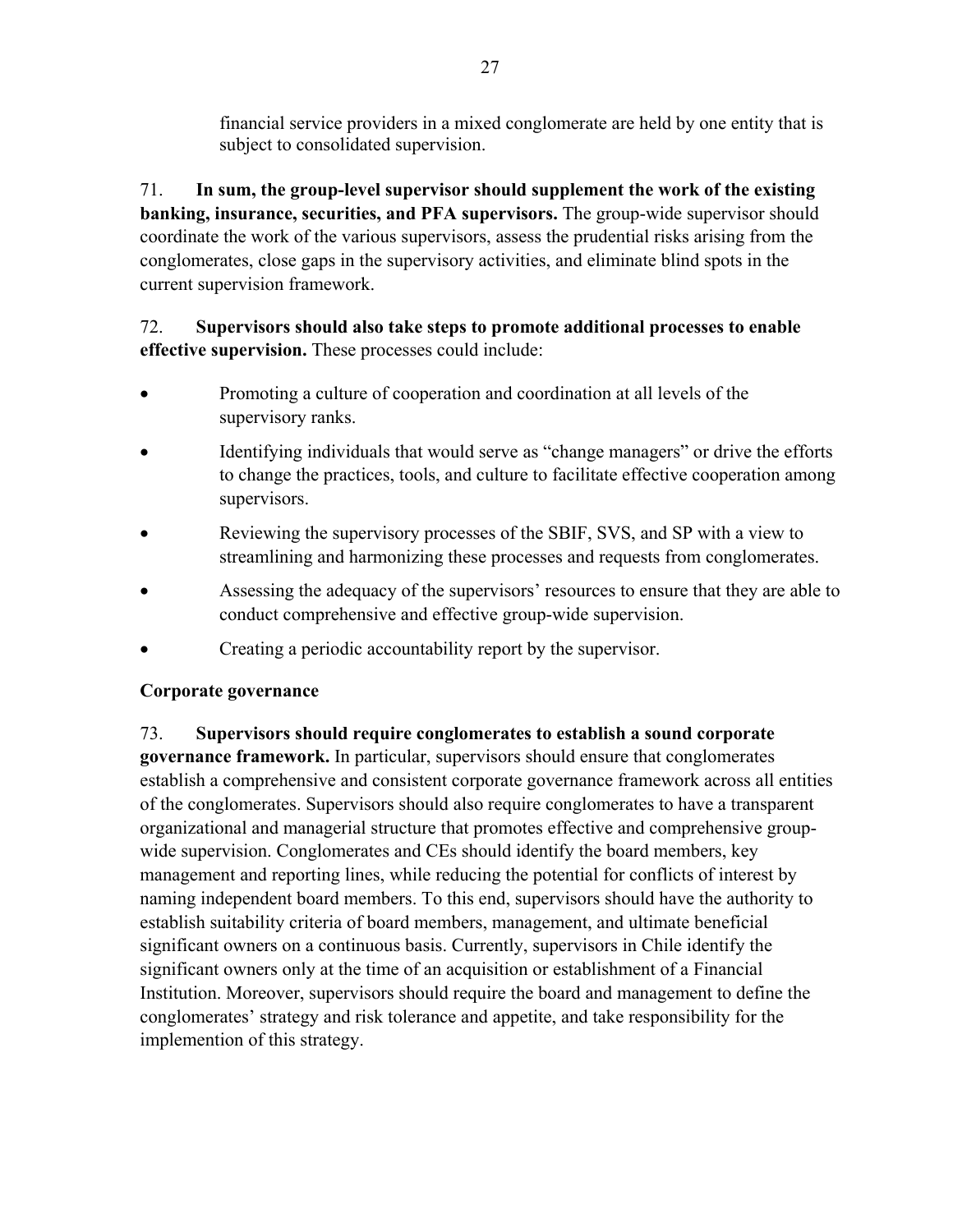#### **Capital adequacy and liquidit**y

74. **Consolidated supervision requires a careful and continuous assessment of capital adequacy and liquidity.** As stressed in the Principles, supervisors should require conglomerates to (i) maintain adequate capital on a group-wide basis to act as a buffer against group-wide risks; (ii) develop capital management policies that are approved by the board; and (iii) consider the group-wide risks when undertaking capital management (see Appendix II). Supervisors should ask conglomerates to conduct capital adequacy assessments that explicitly take into account leverage ratios and the down-streaming of debt in the form of equity in a subsidiary. These assessments should give particular attention to the ability of capital to absorb shocks, the quality of capital, and the degree of support of capital for the operations of the different entities within the group. Supervisors should require that such assessments evaluate the limitations, if any, on intra-group transfers of capital. Supervisors should also require conglomerates to assess group-wide liquidity risks and establish a funding program. Moreover, supervisors should require group-level stress tests on the financial institutions' solvency and liquidity, while taking into consideration the CEs.

#### **Risk management**

75. **Consolidated supervision depends crucially on sound risk management.** To this end, supervisors should compel conglomerates to have in place a comprehensive and effective risk management framework. This should include a robust system of internal controls, and effective internal audit and compliance functions. Supervisors should call on conglomerates to establish appropriate group-wide risk tolerance levels and a risk appetite policy. Supervisors should also require conglomerates to aggregate the risks they face, including from off balance sheet activities and consumer protection issues. Finally, supervisors should expect conglomerates to have processes to manage and report group-wide risk concentrations, intra-group transactions, and exposures.

#### **C. Long-Term Recommendations**

76. **Supervisors would benefit from establishing a common platform for the collection, maintenance and analysis of financial data and qualitative information.** This would require an assessment of information needs, and, as noted previously, efforts to streamline the collection, analysis and distribution of information. This would facilitate the supervision of financial conglomerates.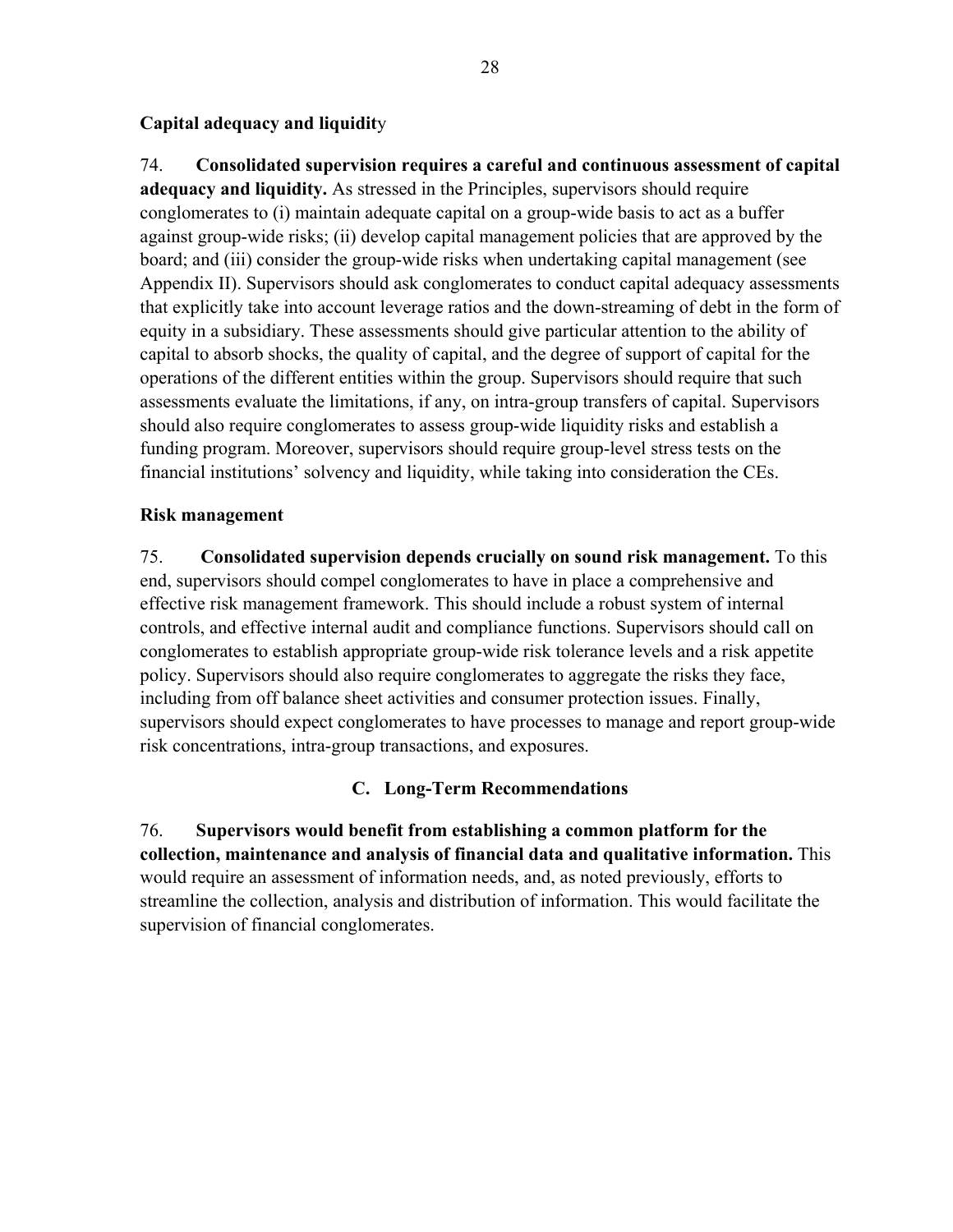#### **Appendix I. Consolidated Supervision of Mixed Conglomerates**

Many jurisdictions across regions allow mixed conglomerates to operate. Mixed conglomerates center on ownership and/or affiliations across banks, insurance companies, security companies, and commercial enterprises. However, most of these jurisdictions are still in the process of developing a supervisory framework for mixed conglomerates. Below are summaries of how four jurisdictions are dealing with mixed conglomerates.

In Australia, a conglomerate is defined as a group where material activities are performed across more than one industry regulated by the Australian Prudential Regulatory Authority (APRA) and/or in one or more non-APRA regulated industry. APRA licenses the ultimate parent and applies conglomerate supervision to all entities in the group that are consolidated into the ultimate parent. APRA has the power to take supervisory actions against the ultimate parent if there are concerns emanating from non-APRA regulated entities within the group.

In the EU, commercial enterprises may own or be affiliated with financial institutions. For instance, some industrial groups own financial companies that are usually specialized in corporate finance or leasing (and not retail). However, industrial groups do not participate in the bank-insurance model that dominates the European market. In terms of consolidated supervision, the EU does not supervise nonfinancial companies. However, the EU gives the supervisor the power to request information from the ultimate parent of the conglomerate and require corrective action with regard to conglomerate governance.

In Japan, mixed conglomerates exist only at the margin of the financial markets and have no systemic importance, and the ultimate controllers are subject to the supervision of the Financial Services Agency (FSA). The FSA supervises the ultimate leading entities that are the major shareholders of financial subsidiaries. Prior authorization by the FSA is required before starting any financial businesses. Mixed conglomerates are subject to on/off site monitoring and reporting, but they are not subject to capital requirements. The FSA may require major shareholders to take remedial actions with a view to strengthening financial subsidiaries.

The United States has long prohibited commercial enterprises to own banks, and is now establishing consolidated supervision for systemically important financial institutions. Industrial loan companies (ILCs), also known as industrial banks, are not subject to this prohibition. ILCs are supervised by the supervisory authorities in the state in which they received their license. All bank holding companies and nonbank financial institutions designated systemically important by the Financial Stability Oversight Council (FSOC) are subject to consolidated supervision by the Federal Reserve. The Federal Reserve is developing its supervisory processes for the FSOC-designated insurance companies and a large credit provider whose holding company is a part of a larger conglomerate.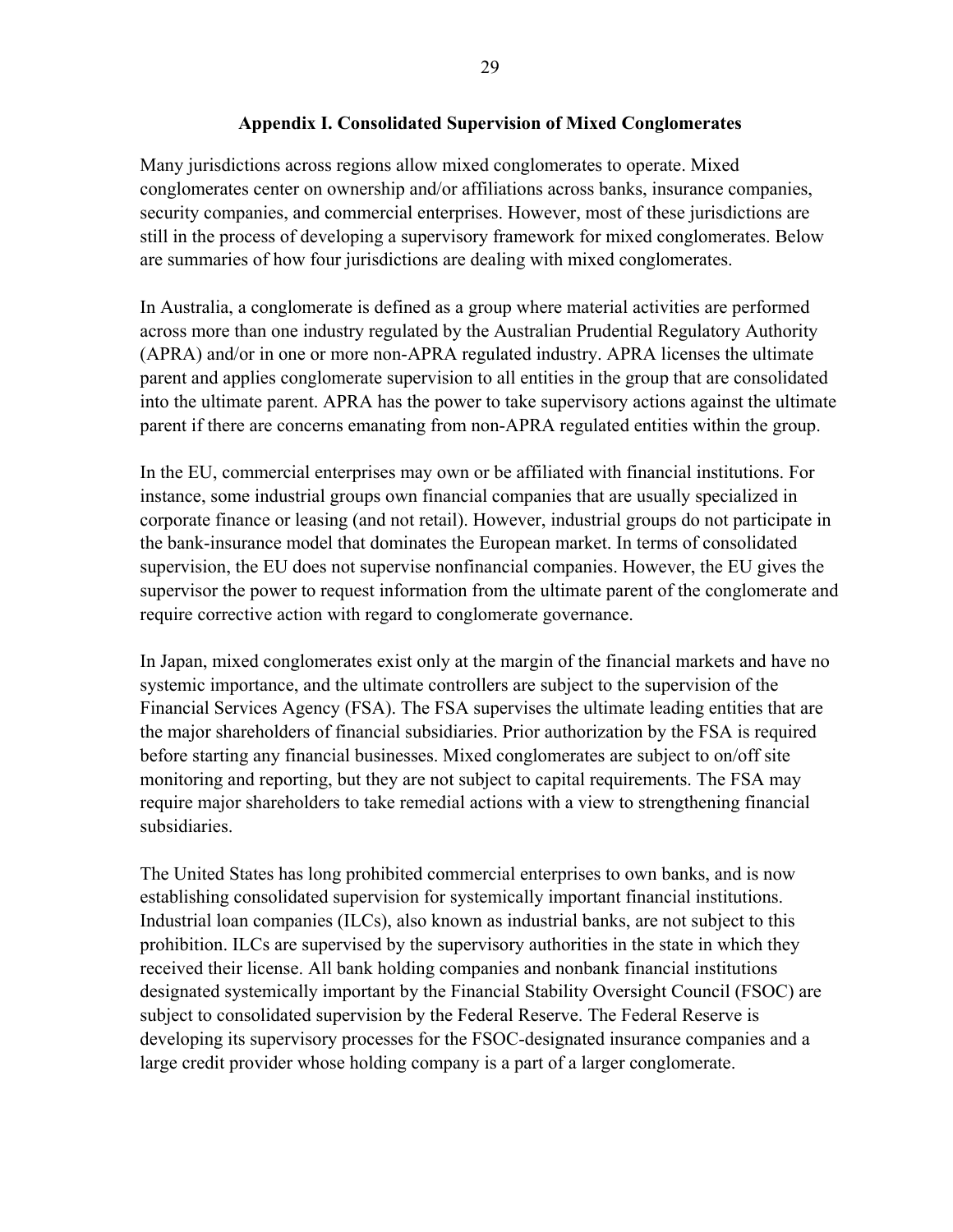With 17 licensed industrial banks (IB) as of September 2014, holding US\$101 billion, Utah supervises the majority of IBs in the United States. The Utah Department of Financial Institutions (UDFI) requires IBs' parent holding company to register annually and IBs themselves to obtain insurance from the Federal Deposit Insurance Corporation (FDIC). IBs are subject to the same state and FDIC regulatory and supervisory oversight as commercial banks. In addition to a robust licensing application, the UDFI gives considerable weight to: (i) the independence of the majority of board of directors; (ii) autonomous decision making authority by the board and management; (iii) control by the board and management of the IBs' strategy and activities; and (iv) independence of the local management from the parent.

With respect to the latter, the UDFI recognizes the need for the implementation of the parent's goals and policies if included in the IB's business plan. In carrying out its supervisory oversight, the UDFI requires IBs to provide periodic financial information to the state and FDIC. The UDFI conducts routine on-site joint examinations with the FDIC, including reviews of transactions with affiliates. The UDFI discloses formal corrective actions taken but not informal actions.

A range of holding companies with different business models and markets own IBs in Utah. Among these companies are automakers, a postage machine maker, and a national retailer. UDFI applies the *source of strength* doctrine when considering the IBs' holding companies. To this end, the UDFI conducts periodic on-site visits to the parent company and issues a report that, in addition to evaluating the financial institutions, provides an assessment of the source of strength of the holding company. The UDFI also monitors the financial and market information of the ultimate parent.

The UDFI is authorized to take any action against IBs to protect the interest of depositors, including requiring the holding company to take corrective actions. Customarily, the UDFI ring fences banks in the mixed conglomerate through the corrective action that focuses on these banks (for instance, by cutting affiliated party transactions or prohibiting dividends).